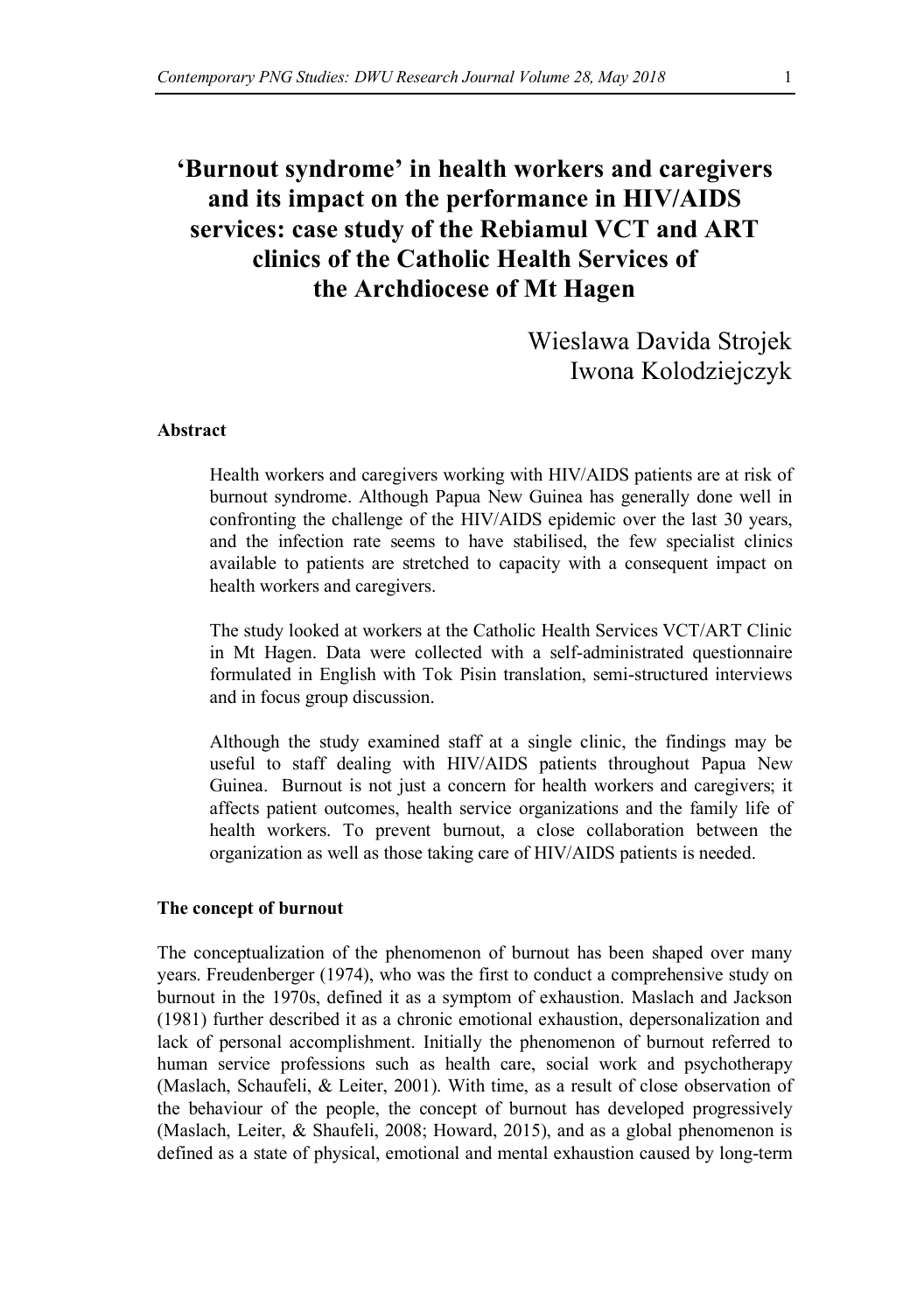involvement in stressful and emotionally challenging situations (Maslach et al., 2008; Jimenez et al., 2006; Chauhan, 2009; Smith et al., 2014).

## **Multidimensional face of HIV/AIDS**

To fully comprehend the burnout syndrome in the context of HIV/AIDS care, one needs to better understand the complexity of the condition. HIV/AIDS is a lifelong disease that affects every level of life. Apart from destroying a person's immune system, it also shatters other aspects of human life: psychological, physical, social, spiritual and economic (Nyaga, Kimani, Mwabu, & Kimeyi, 2004; Ashford, 2006; Steinitz, 2005). HIV/AIDS takes away the energy and purpose of life, decreases confidence and raises the feeling of depression. Fear can consume a person because the disclosure of HIV status to other family members is difficult. Disclosure brings the fear of stigma (Skinner & Mfecane, 2004; Ogden & Nyblade, 2005; WHO, 2005, 2009), the likelihood of violence (Lewis, Marua, & Walker, 2008), the loss of employment and social status (Huey, 2007). Other factors contributing to fear are uncertainty of what will happen to family and possibility of isolation from family and friends (Igo, n.d.).

The multidimensional face of HIV/AIDS makes health work difficult, demanding and increases the possibility of burnout syndrome and ongoing stress.

## **Burnout and professional challenges in HIV/AIDS care**

HIV/AIDS is considered more than a health problem. It is a social issue (Singh  $\&$ Banerjee, 2004). Many authors have been studying the demands and challenges that the nurses and caregivers of those with HIV/AIDS are facing (Tawfik & Kinoti, 2006; Gueritault-Chalvin et al. 2000).

There are specific stressors related to burnout syndrome in HIV caregivers. According to Maslach and Jackson (1981), Hall (2004), Gueritault-Chalvin et al. (2000) and Marchal et al. (2005), work overload and skill demands are considered the main determining factors in burnout. Anvari et al. (2011) underline the position that personality-types have a significant impact on job burnout. Tawfik and Kinoti (2006), and Hall (2004) concurred that excessive expectation both from the clients as well as from the organization, the complexity of the service, time pressure, and insufficient social resources for AIDS patients all lead to burnout.

Fear of HIV infection due to the constant exposure to infected blood is one of the main challenges in the HIV/AIDS field (Hall, 2004; Gueritault-Chalvin et al., 2000; Marchal et al., 2005; Aisien & Shobowale, 2005; Sadoh et al. 2006). Lack of supplies, such as gloves and protective clothing, coupled with poor training on universal precautions (Centre for Disease Control and Prevention, 2007), adds to the risk of being infected (Hall, 2004; Marchal et al., 2005). Frustration and a feeling of helplessness are experienced when coping within human suffering and the deaths of patients (Jimenez et al., 2006; Hall, 2004; UNAIDS, 2007; Igo, n.d.).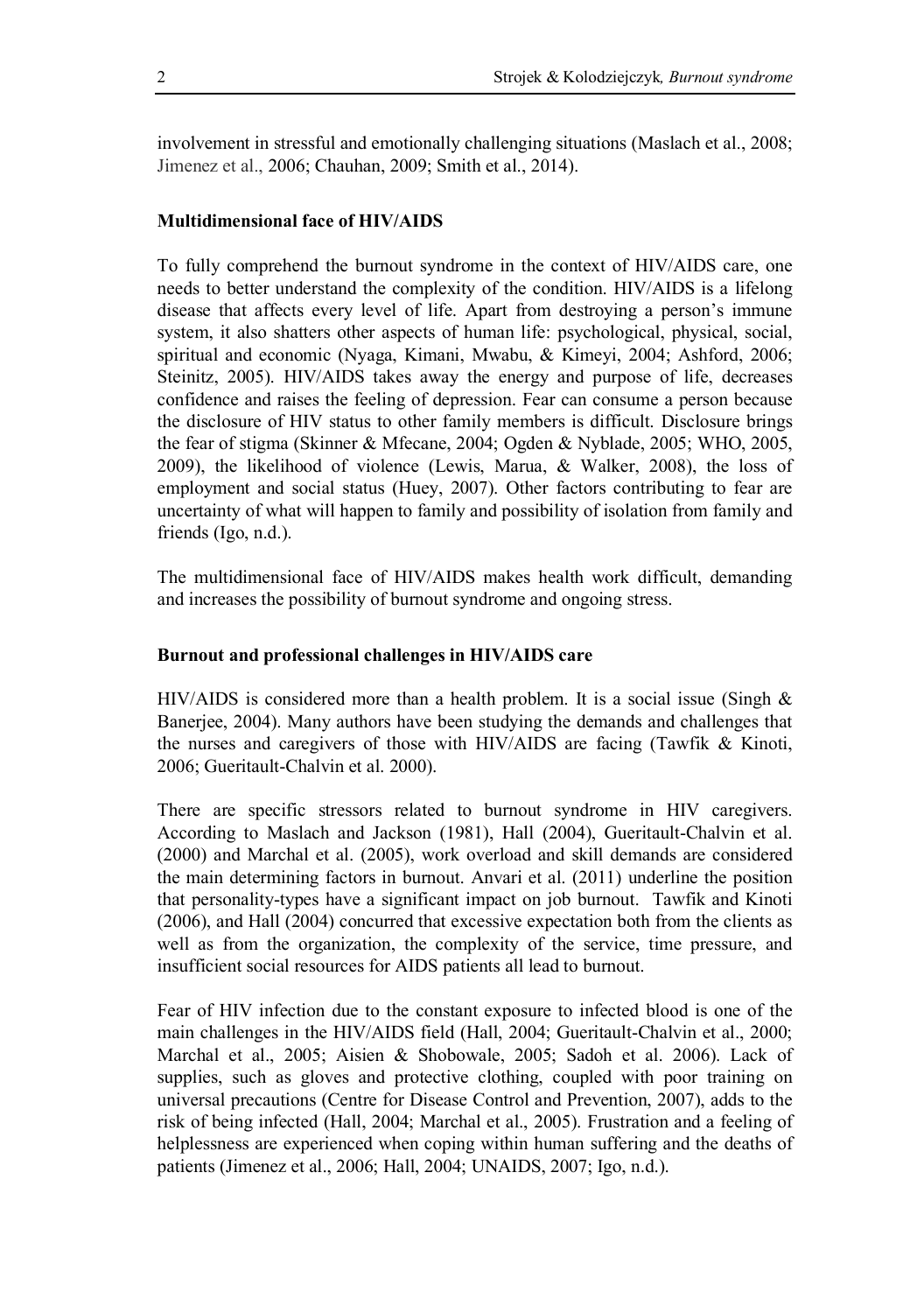Gueritault-Chalvin et al. (2000) specify that the care worker's identification with the patients' suffering and the compassion given could aggravate emotional stress. The authors observe that the identification by the care worker is age related. If patients and caregivers are also similar in age, caregivers are more likely to share in the emotions and anxieties that patients near to death experience. Fear of stigma and discrimination associated with HIV/AIDS (Hall, 2004; Skinner & Mfecane, 2004; Ogden & Nyblade 2005; UNAIDS, 2007) and secrecy and fear of disclosure of the status are the most commonly reported causes of stress and burnout among health workers. Other challenges include concern for patients' family, political and economic pressures, lack of supplementary support (Hall, 2004) and being exposed to the criticism and ridicule from colleagues (Raviola, Machoki, Mwaikambo, & Delvecchio Good, 2002). These all make caring for people living with HIV virus highly stressful and increase the risk of experiencing burnout.

#### **Burnout and its impact on staff performance**

Burnout is a very painful experience (Pines, 2002) and as a process (UNAID, 2007) can deeply affect a person's life (Subramanian & Vinoth, 2012) as well as the professional performance of the caregiver (Gueritault-Chalvin et al., 2000; Jimenez et al., 2006; Borritz, 2006). According to Maslach (1993), burnout is a social problem, and it should be constantly monitored. Research demonstrates that the consequences of burnout among HIV/AIDS health workers are visible in low morale, reduced work performance and productivity, critical or cynical behaviour, absenteeism, pessimistic attitudes and negative feelings about the job, the organization and co-workers (Anvari et al., 2011; De Silva, Hewage, & Fonseka, 2009). Relations with patients can become very difficult and adverse. Psychological and physical health as well as the quality of life can be affected (Maslach & Jackson, 1981).

#### **Ways to prevent burnout**

A number of factors have been identified which moderate occupational stress and burnout (Gueritult-Chalvin et al., 2000; Hall, 2004; WHO, 2005). Burnout as a phenomenon requires a sophisticated, sensitive and constant response. Anvari et al. (2011) suggest using a range of interventional plans which moderate job burnout. To strengthen the capacity of the caregivers to cope with the responsibilities and challenges, several different coping strategies are proposed (Carver, Scheier & Weintraub, 1989). Coping strategies describe the behaviour that helps the care worker to function well in a given situation. She or he will choose the techniques suitable to what are the causes of the stress, which are peculiar to her or his situation (UNICEF, 2009). A problem-focused strategy (internal coping style), if adopted, can alleviate stressful situations. An emotion-focused strategy (external coping style) is intended to regulate the emotional consequences of stressful events. While Gueritault-Chalvin et al. (2000) demonstrate that using a primarily external coping style leads to higher levels of burnout, Thoits (1995) claims that this is only effective if the potential environmental stressor as well as the emotions can be controlled.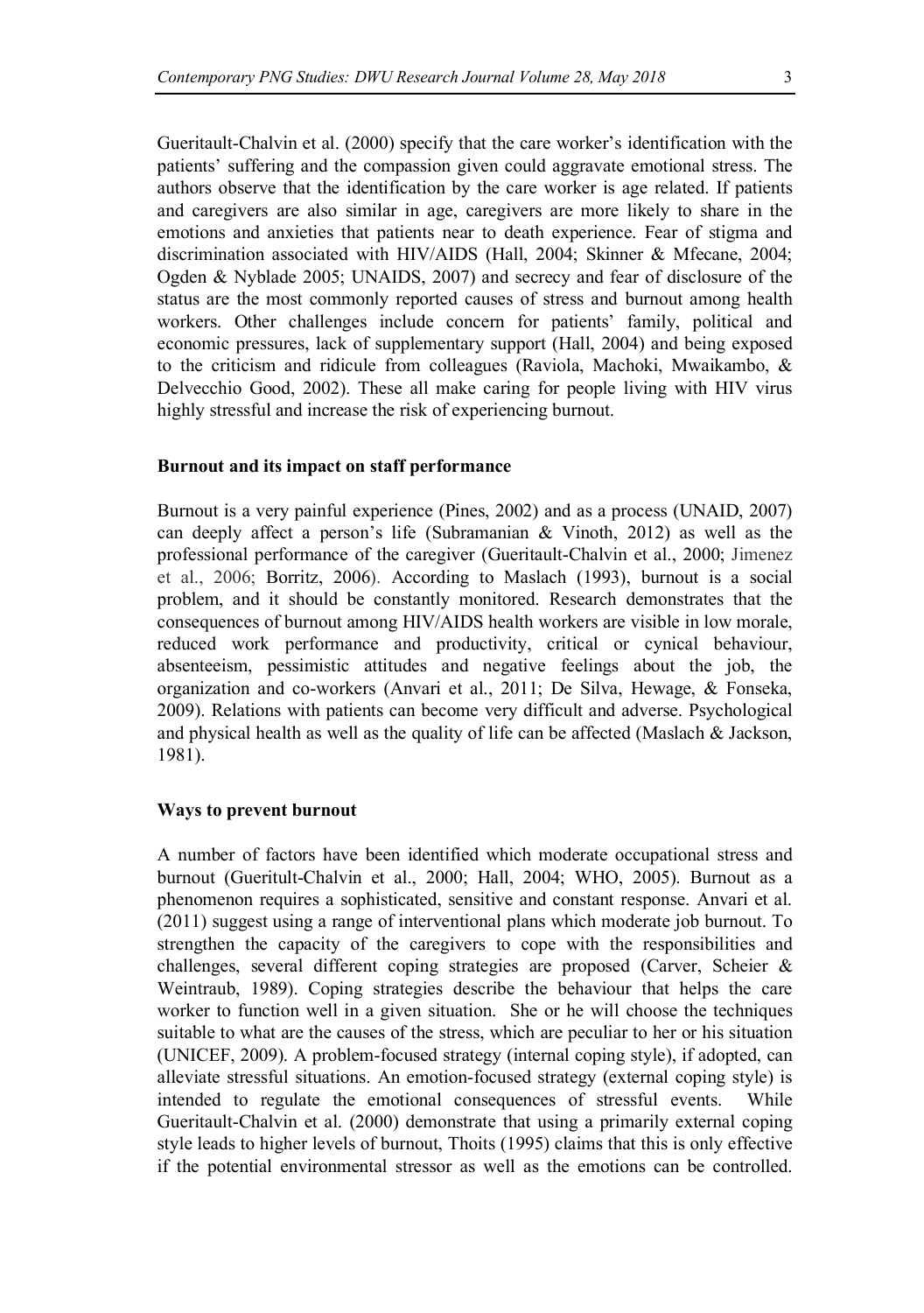Howard (2015) further proposes that if the three areas of the life (personal, occupational and family) are not regularly monitored, the likelihood of burnout increases. Suitable preventative actions can diminish or prevent burnout.

According to Hall (2004), organizational support in terms of infection control equipment, access to the counselling for work related stress and the presence of HIV/AIDS official policy could diminish burnout. Good support and supervision are essential elements. Successful practices of faith-based organizations suggest that faith and practical measures can help to prevent burnout among the caregivers (UNAIDS, 2007) as well as physical exercise, reflections and various recreation events (Subramanian & Vinoth 2012).

As presented here, the understanding of burnout syndrome has evolved over years. The purpose of this study is to contribute to the understanding of factors contributing to burnout syndrome and the means to lower it among HIV/AIDS care providers in Papua New Guinea.

## **Study context**

l

HIV/AIDS reached Papua New Guinea (PNG) in 1987 when the first case of HIV was diagnosed (WHO, 2005). Between this date and 2007, 95% of all new cases in the Pacific occurred in PNG. This is a staggering statistic. According to the WHO report, the estimated number of people living with the virus in 2015 was 40 000 (UNAIDS, 2015). Although the new infection rate is stable, the number of people infected is increasing. This means the number of people requiring community support and medical service are growing, which is having an impact on health care workers.

Western Highlands Province was split into two halves, namely Western Highlands Province (WHP) and Jiwaka Province, in 2012. At the time of the 2011 census, the (new) WHP had  $362,850$  inhabitants (NSO, 2014).<sup>1</sup> Although there are anecdotal claims that WHP has a higher prevalence of HIV infection than the national average (e.g. Baker, 2013), accurate data are hard to come by and none of the NDoH, UNAIDS or WHO disaggregates prevalence data by province (e.g. AidsDataHub<sup>2</sup>; NDoH, 2016). The population is primarily made up of rural communities maintaining their traditional ways of living, and there are no barriers to movement between tribes and villages. High use of drugs and alcohol has significant effects on sexual and aggressive behaviour (AIDS Projects Management Group, 2010; King & Lupiwa, (2009); NACPNG, 2010). Violence against women, polygamy, relationships

<sup>&</sup>lt;sup>1</sup> At the quoted national rate of increase of 3.1% p.a., 2011 population figures may be multiplied by approximately 1.25 to obtain the population in 2018.

<sup>&</sup>lt;sup>2</sup> The HIV and AIDS Data Hub for Asia Pacific supported by UNAIDS, UNICEF, WHO and the Asian Development Bank, http://www.aidsdatahub.org.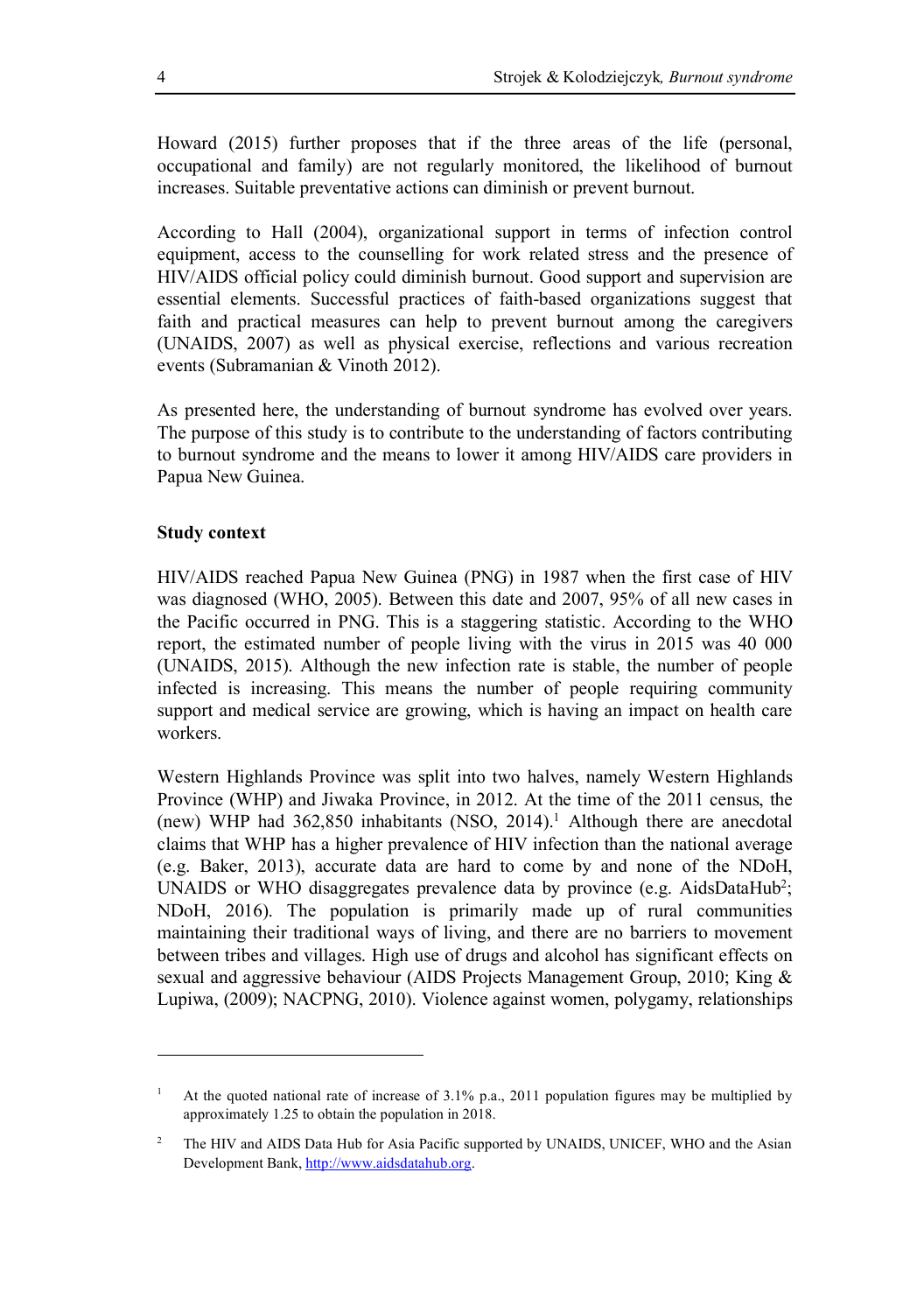with multiple partners, and commercial sex are well recognized as both a cause and consequence of the high level of HIV infection in the area (Kelly et al. 2012).

Church-run health services in Papua New Guinea, of which Catholic Health Services (CHS) are a part, play a very significant role not only in the life of individual churches, but also in the whole society (McNamara, 1986). The Catholic Church is deeply concerned about outbreak of HIV because of its deleterious impact on individuals and the society (CBC, 2005, 2015). At the national level, the Catholic HIV-AIDS Policy (CBC, 2005) describes the HIV/AIDS as a human illness, which should be seen and treated in the spirit of Christ with compassion and love. The crisis of moral values, as well as the lack of full understanding of human sexuality has greatly contributed to the spread of the disease. Hope, faith and love that the Catholic Church proclaims in providing constant care and support to those infected and affected with HIV virus fully express the faithfulness for the mission of Jesus (Kelly, 2009).

CHS, based in the Archdiocese of Mt Hagen, provides 40% of the health care in the province. A specialist branch, Catholic HIV/AIDS Services (CHAS), has willingly taken the responsibility not only for prevention, care and treatment, but in a special way embracing the people infected and affected with HIV virus with a compassionate spirit for nearly three decades. CHAS runs eleven Voluntary Counselling and Testing (VCT) Centres attached to Health Centres, two urban clinics, three VCT standalone and four Antiretroviral Therapy (ART) clinics. Since 2000, the health workers employed by CHS have been consistently trained in various health, social and spiritual areas related to HIV issues (Kelly, 2009). In addition, the health workers are regularly updated with new forms of HIV testing, counselling and ART treatment. CHAS is well-received by patients because of the non-judgmental attitudes of staff and the emphasis on patient care. Attitudes towards clients such as respect, honesty, trust, confidentiality, non-judgmental thinking, readiness of the staff to attend the client in providing care and treatment are the values that the Health Policy Manual (CBC, 2015) proclaims and the health providers are expected to express when assisting the patients (Igo, n.d.; Steinitz, 2005).

The VCT Centre in Rebiamul began operating in 2002 when it offered voluntary counselling and testing to all who, at a time of stigma and suspicion, had the courage to want to find out their HIV status. In both the VCT Centre and the ART Clinic, the number of patients has increased from a few hundred per year in the period 2004- 2006 to thousands in 2015. At the Rebiamul VCT Centre alone 3626 patients were tested in 2015, compared to 4489 at all other CHS clinics (Clinic Manager, personal communication, May 2016).

Besides the routine assistance to patients visiting the clinics, staff are involved in outreach and educational programs. These programs include:

- Regular visits to Baisu prison in order to provide counselling and testing as well as ARV treatment for prisoners;
- Home based care provided for the very sick;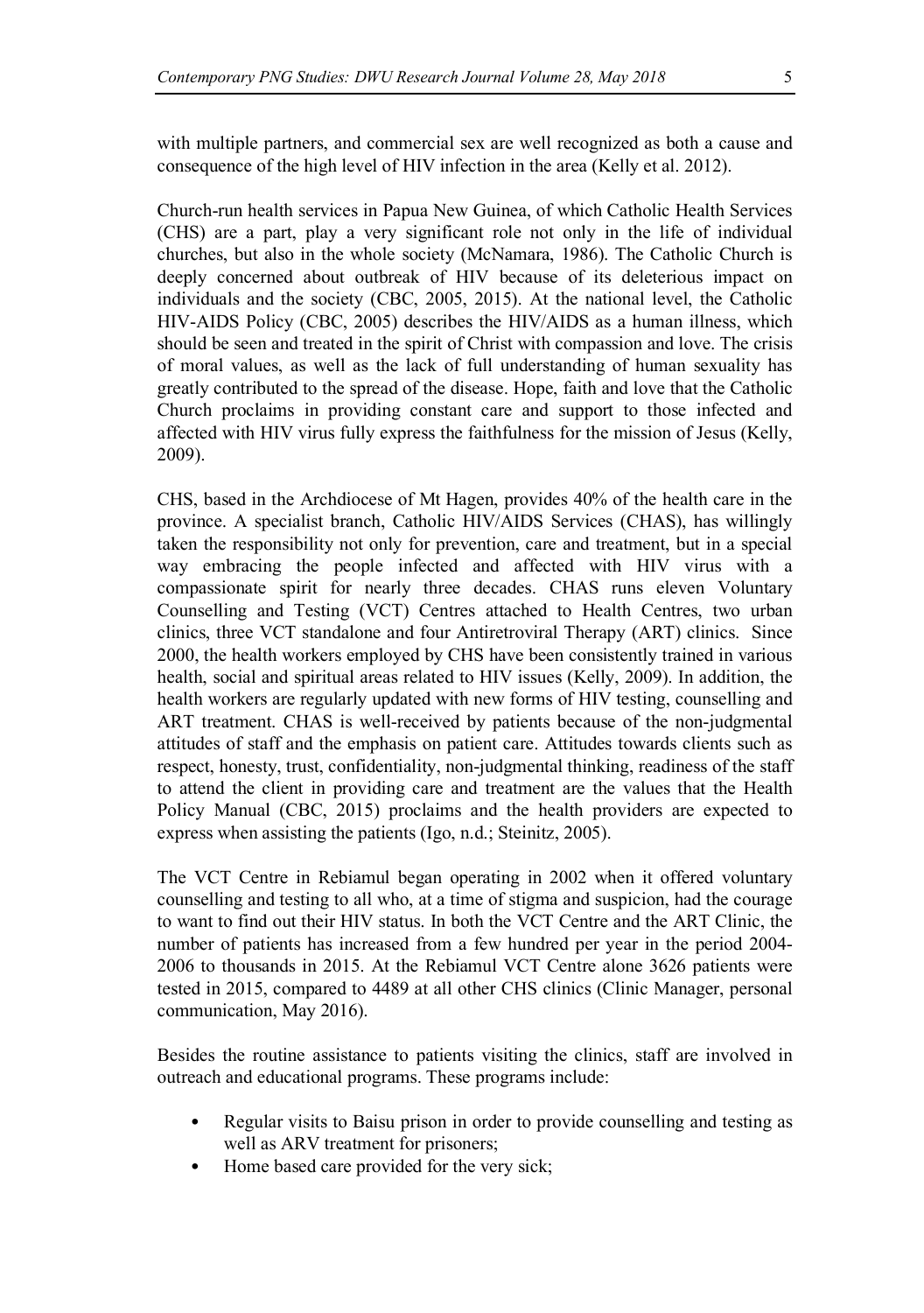- Visiting HIV+ pregnant mothers and children with birth-acquired HIV;
- Outreach educational programs combined with counselling and testing in remote parts of WHP;
- Training in issues related to HIV common in many places;
- Child protection program; and,
- Care of the HIV orphans and vulnerable children.

## **Research design**

The following questions guided the study:

- What are staff perceptions of working with people living with HIV?
- Are staff experiencing burnout syndrome?
- What work-related factors contribute to burnout syndrome among staff?
- What external pressures impact on the work performance of staff?
- What is the role of the organization in managing staff wellbeing and preventing burnout?
- What kind of assistance does the organization provide to help staff work with people living with HIV?

A case study design was applied in the reported research because, as a deep investigation of a particular situation, it can provide more accurate responses than a purely statistical study (Zainal, 2007). A case study focusses on a small study group; in this case the fifteen staff at the ART and VCT clinics at Rebiamul in Mt Hagen Diocese – health workers, counsellors, volunteers, counter clerks and ancillary staff – participated in the study.

The data were collected using a self-administrated questionnaire formulated in English with Tok Pisin translation (all 15 participants returned questionnaires), semistructured interviews (six interviews conducted) and two focus group discussions. The first group was composed of professional health workers; the second group was composed of volunteers, mentors, counter clerks and ancillary staff. Although the first group received their training in English, and were fluent English speakers, the interviews and group discussions were conducted in Tok Pisin for both groups. Tok Pisin tends to be the language of the workplace as well as being the language used to communicate with the clients of the clinics.

A technical difficulty is that the term 'burnout syndrome' does not translate directly into Tok Pisin. Instead, the following expressions were used: *i no gat strong long wok wantaim lain husat i gat dispela sik nogut; mi taiet long displa wok; mi les long harim olgeta wori long sikmanmeri,* etc. Interviews and group discussions were audio-recorded for accuracy of collected data.

Audio recordings were transcribed, coded and analyzed with QDA Miner Lite software. For quantitative analysis, descriptive statistical analyses were done in SPSS software to generate answers to the research questions.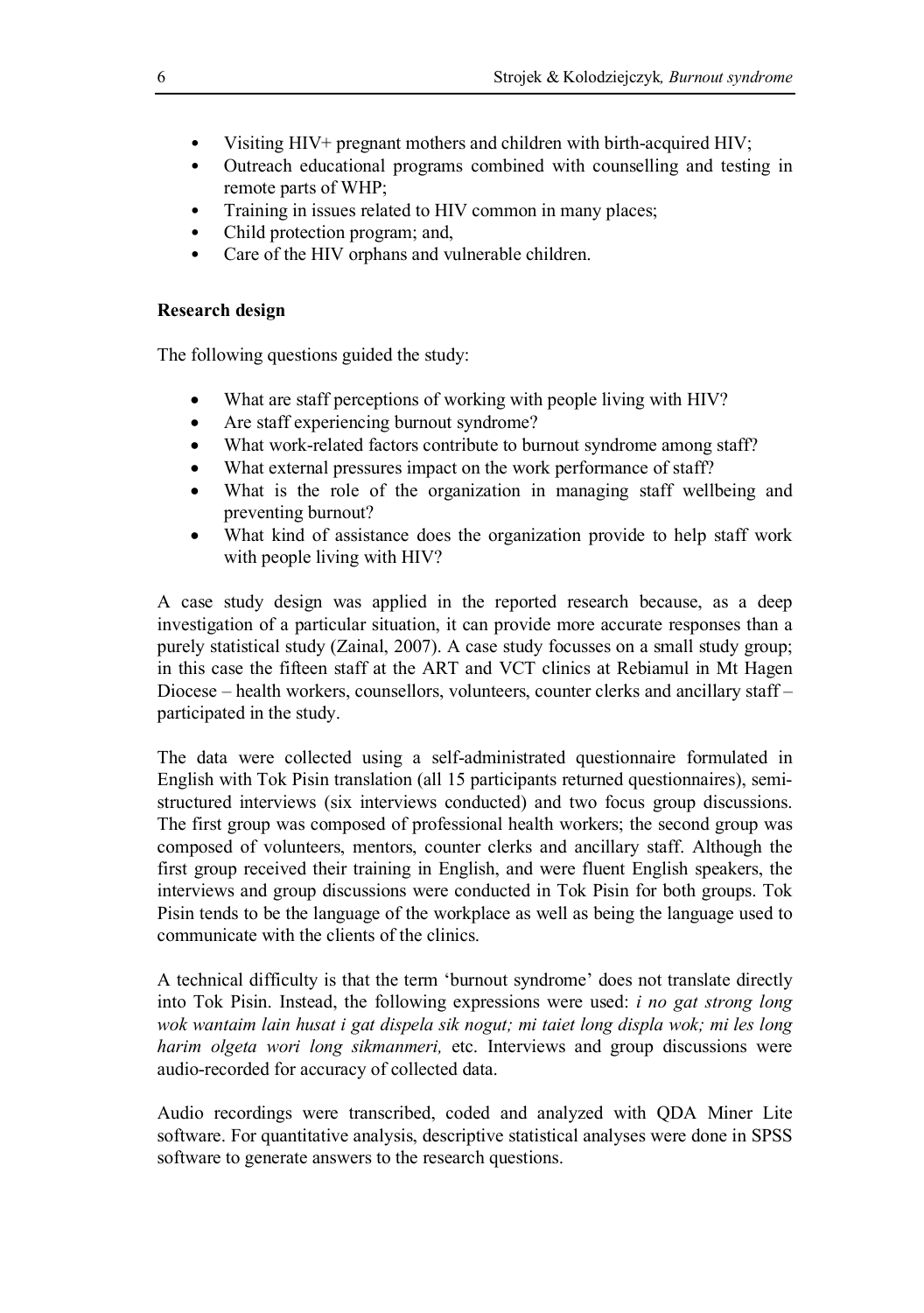A potentially significant ethical issue was the fact that that the primary researcher was the manager of the HIV program in Archdiocese of Mt Hagen. To ensure that participants felt free to express their opinions, a research assistant was employed to conduct and transcribe data from interviews and group discussions so that the researcher had access to textual data only.3

#### **Study findings**

The respondents for this study were 15 health workers and caregivers at the Mt Hagen ART and VCT clinics. Twelve of the 15 were women. Eleven of the 15 had 3-10 years of working experience in the HIV field; the other four were Mentor Mothers<sup>4</sup> who are volunteers. Generally, the financial status of the respondents was rated as good (financial difficulty as a cause of stress was considered by respondents, and not considered important, see below).

The research performed among the health workers and caregivers showed the variety of perceptions of their emotional exhaustion and tiredness. To try to identify the most important factors that directly influence the occurrence of stress at work and its impact on their performance, participants had a chance to look into the issue from different perspectives, as presented in the following sections.

#### *Staff perception of the specificity of working with HIV patients*

All but one of the participants agreed that HIV patients need more care and care than any others. One nurse said:

'I see that HIV /AIDS is a special sickness, very different from the other sicknesses. The patients need special attention and care. They expect to be known by name and to be seen as a person**'.**

Another added:

l

'This nursing work in the ART clinic is totally different than other nursing. I feel I have to be very careful and well prepared as to what kind of words I can use in order to address the clients. Some patients have mental disturbance, then I have to be very kind to them, and I have to be a caring and loving nurse towards them. I have to trust myself; I have to trust the patients too. I try to respect their rights too**'.** 

Informed consent was sought from those participating in interviews and the focus group discussions. The request letter seeking permission to conduct research at Rebiamul ART and VCT Clinics as well as using the name of the clinic in the research report was sent to the Archbishop of the Archdiocese as well as to the Health Manager of the Catholic Health Service in Mt. Hagen; the researcher obtained required permissions. The study obtained ethical clearance from the Faculty Research Committee of the DWU Faculty of Arts and Social Sciences.

<sup>&</sup>lt;sup>4</sup> Mentor Mothers – HIV/AIDS positive women who were trained to provide assistance to HIV/AIDS positive pregnant women and breastfeeding mothers.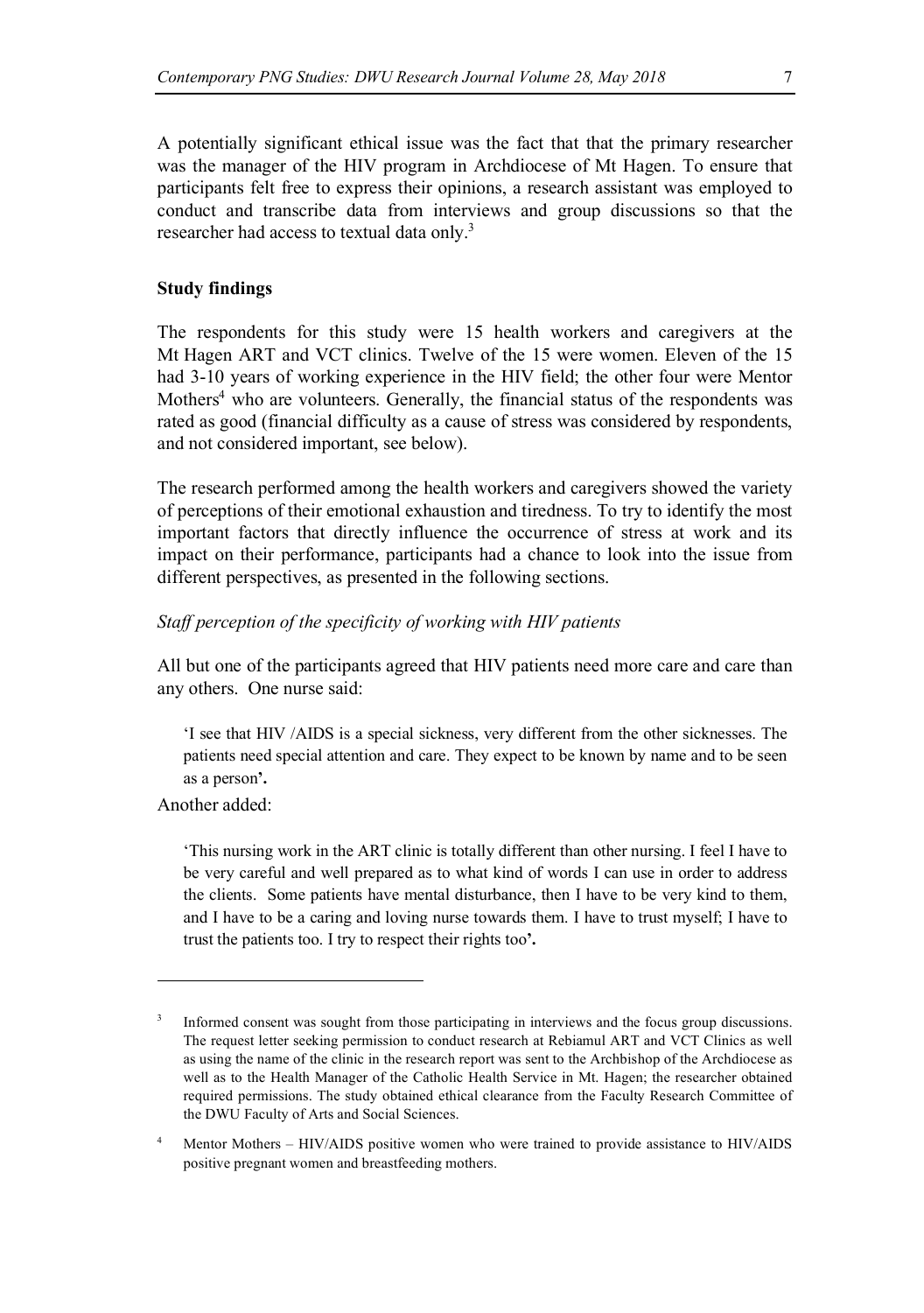All participants agreed that caring for HIV patients requires quality professional preparation as well as the capacity to overcome daily stress. All but one agreed that dealing with human suffering could affect their psychological wellbeing. Most said that dealing with the patients' problems could lead to staff burnout.

Good communication skills were something highly valued by all as being necessary to work effectively with HIV patients. All participants said that caregivers have to possess a deep sensitivity to the needs of the patients. Companionate approaches, friendliness, smiles, respecting the rights of the patients are all required. A nursing officer shared:

'I remember one patient was brought to the clinic very sick. I thought he would die, but actually he recovered. Then I understood how important it is to take care of the patients. I was of course afraid of touching the sick (person), but when I saw another nurse putting in the IV drip and touching him, I also got the confidence and courage to do so. Love is the most important thing. If we love the people then we do not fear (we can touch them, approach them, etc.).'



#### **Figure 1. Staff agreement with the statement: The fear of being infected through blood contact can increase exhaustion.**

The majority (80%) agreed that the fear of being infected through blood contact could increase exhaustion (Figure 1), as well as affecting the capacity to cope with human suffering. These fears affect the psychological wellbeing of the caregivers. Equally, facing every day the death and suffering of the patients consumes a lot of energy. According to a majority of the participants (73%), personal wellbeing can be affected while dealing with general issues such violence, rape cases and child abuse.

Although all but one expressed that caring for people infected with HIV virus is challenging (Figure 2), the same number agreed that care for HIV/AIDS patients gives them personal satisfaction. One of the health workers shared: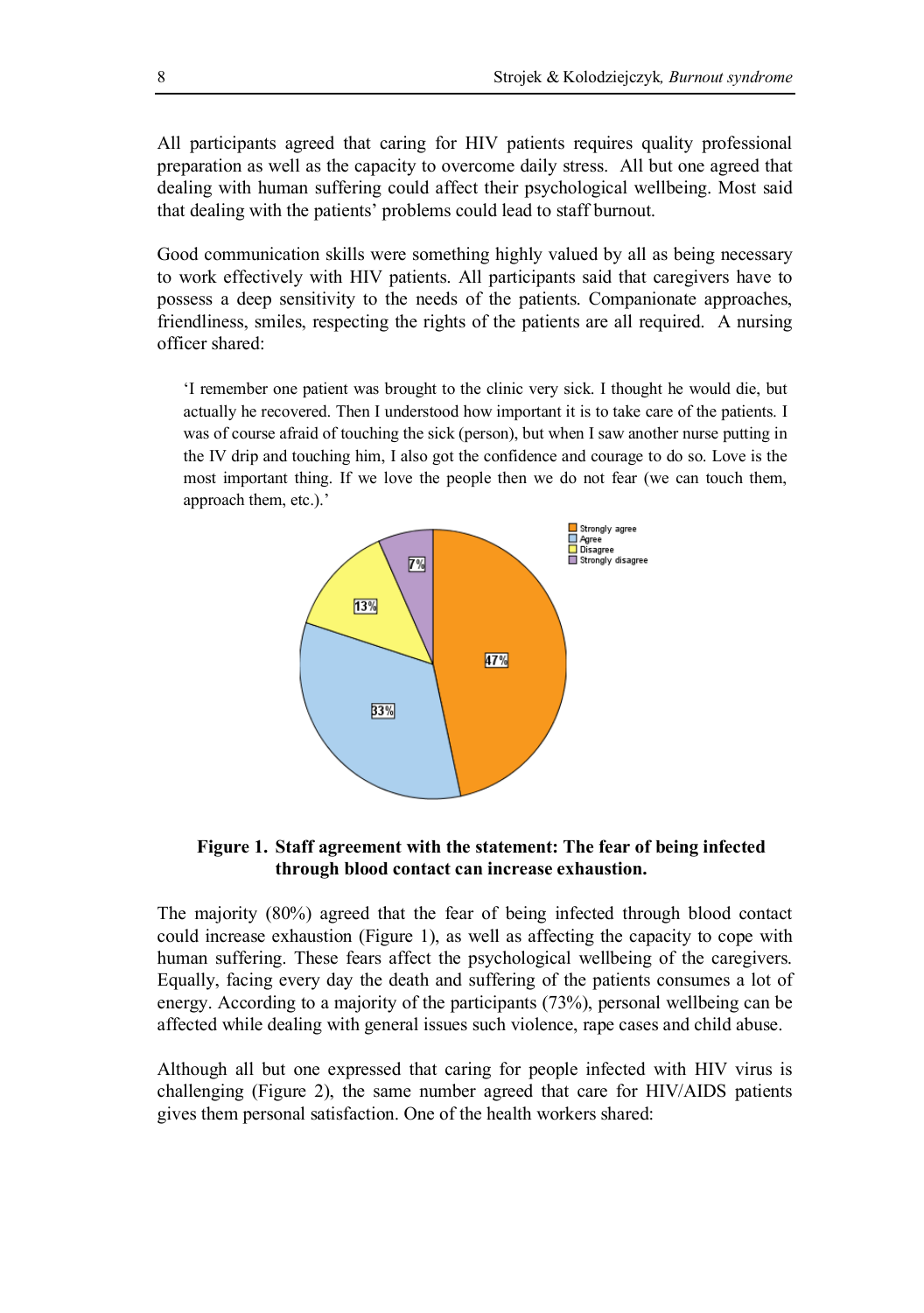'My family was not happy that I was still going to see some patients after my working hours; they expected from me that I should have time for them, not for HIV patients. My husband even told me that the first family for me is HIV patients, and we, the real family, are coming second. But now they understand that I am like a mother for those people'.

While asked about the feelings connected to this specific work of caring for HIV/AIDS patients, the health workers and care givers conveyed that tiredness, exhaustion, and sense of helplessness are the main ones. Although all of them confirmed that this work requires a lot of energy, and they all felt tired, they also experienced inner joy and satisfaction.



**Figure 2. Staff agreement with the statement: Care for people infected with HIV virus is challenging.**

#### *Internal work-related factors contributing to the burnout syndrome*

The fear of being infected is the one of the internal work-related factors contributing to the burnout syndrome. Most of the participants (80%) pointed out that lack of gloves and protective clothing has a part in this fear. Another concern was that gloves might not be used properly; a female nurse commented:

'The first patient I met in the new work place and checked his blood came up positive. I felt very afraid, I was unsecure and scared that maybe I did not use gloves properly and I too could be infected'.

All appreciated that the wellbeing of patients, and the recognition and gratitude that patients showed in return, helped in encouraging better performance. Most (80%) agreed that knowing AIDS is incurable is a factor that adding to job fatigue and reducing work performance and general wellbeing. Nonetheless, all said that being concerned about patient outcomes makes them feel confident in their work.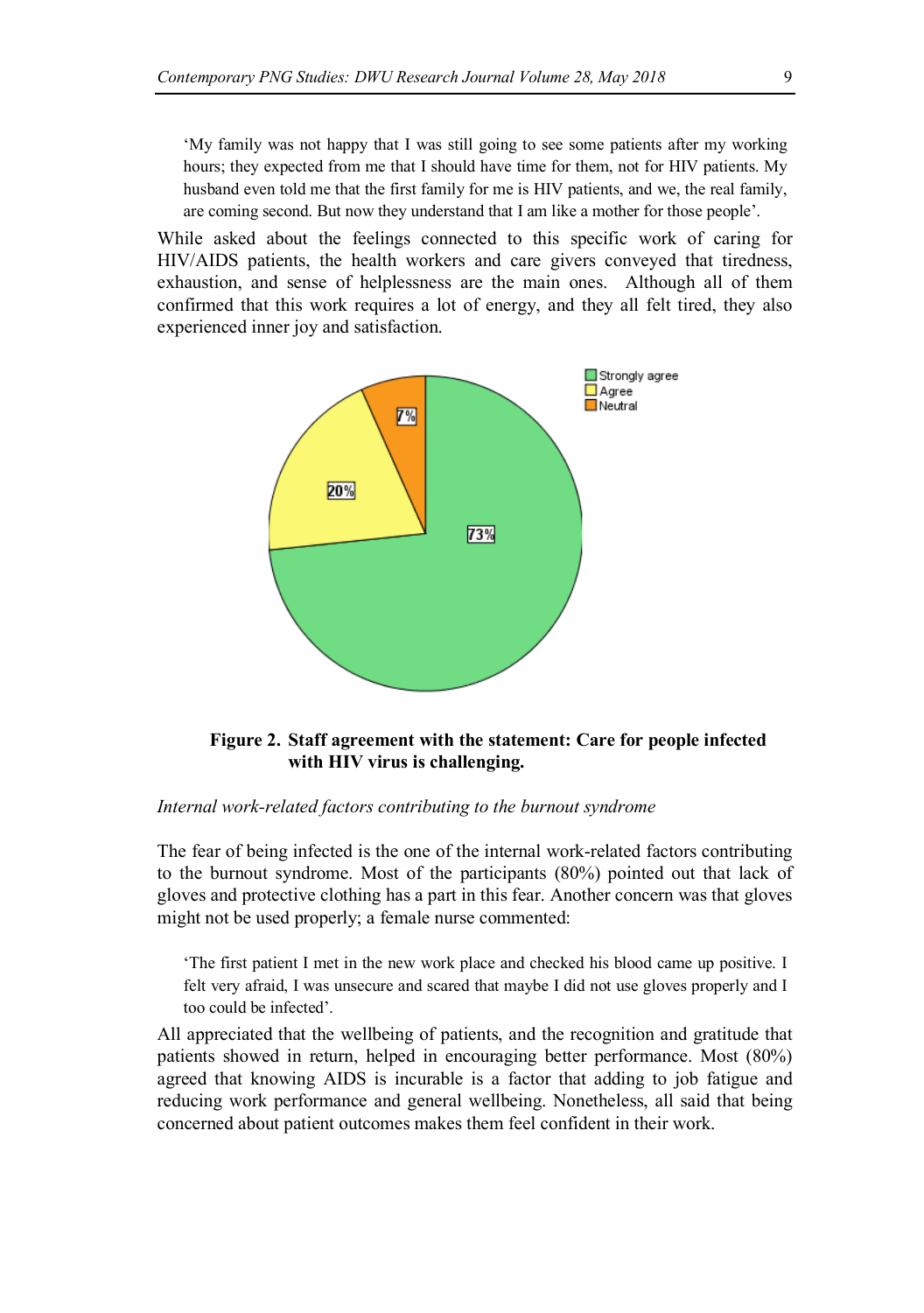Asked if they felt emotionally drained from working with HIV patients, staff gave different answers. Five said they were emotionally affected, two were neutral on this issue, while eight said they did not feel in any way worn out from their work (Figure 3).

Therefore, although most said their emotional wellbeing was good, the same number agreed that any critical and cynical behaviour towards patients could be the symptoms of overtiredness. One commented that a factor in staff exhaustion was:

**'**to give the counselling to the same patients, because they do not change their behaviour, they are not faithful to taking the treatment, to see many of the patients out at night on the street, to feel they are not honest'.

Another said:

'I feel frustrated when I see the people do not care about their health, they are infecting others, I feel so angry with some people that I would like to stop the medicine. Some of the patients take the medicine for another person and are registered in different clinics under different names'.



## **Figure 3. Staff agreement with the statement: Feeling of being emotionally drained from the work**

The emotional overtiredness affects the nurses' family members as well. Some of them shared:

'After a busy day I feel very weak, and this affects my relationship with my family. I need some relaxation and peace, but my family expects from me some work and attention'.

'I need more rest after some very difficult counselling with the reactive cases'.

'I have 3 girls under 5 years old, so I am alone with the girls, I have to take care of them, and I feel exhausted and restless'.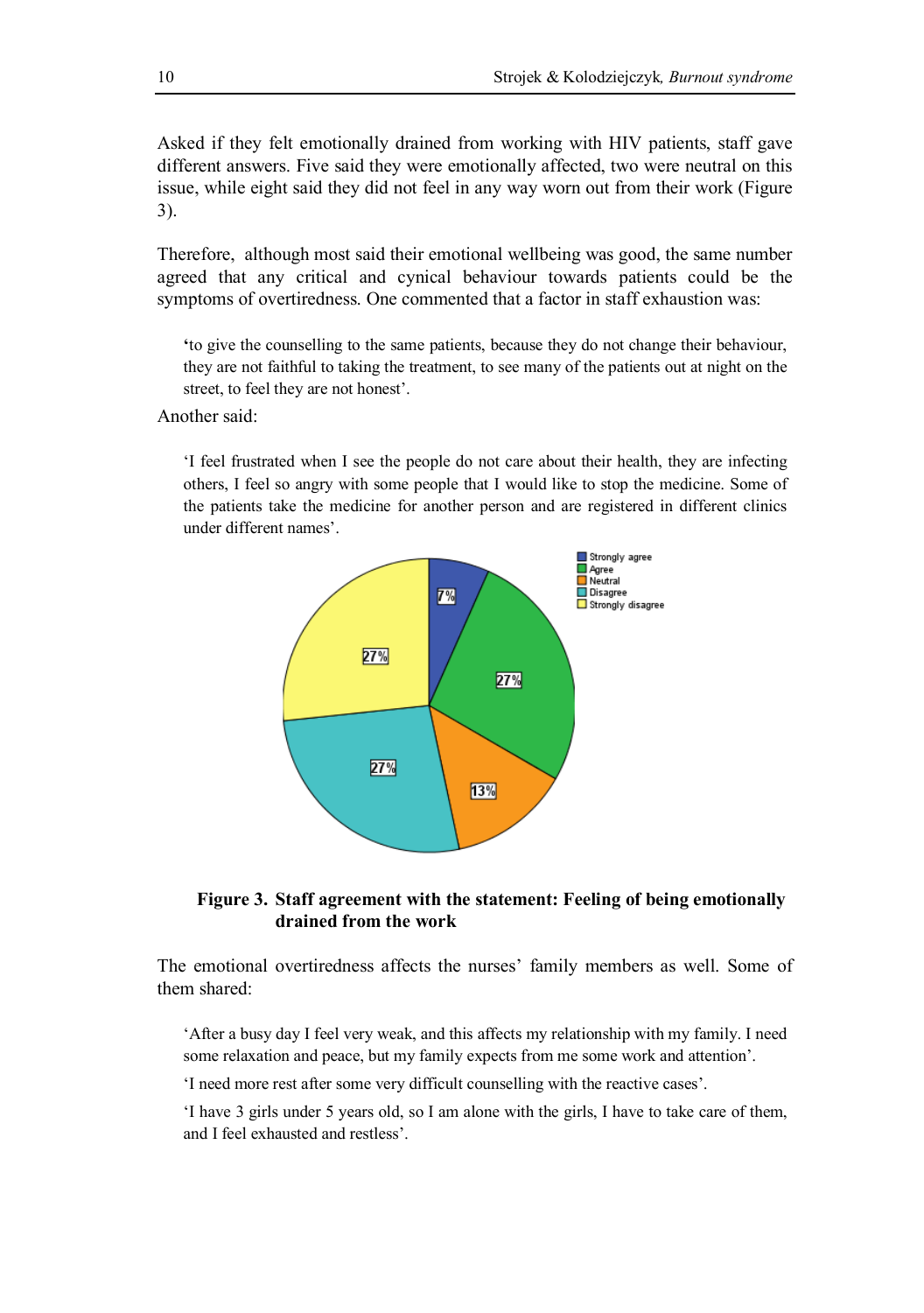'Sometimes my family does not understand me, my tiredness, my need to share my frustration with them'.

Although all of them feel very confident in their work and deal very effectively with the problems of the patients, they also experience helplessness and vulnerability. A Mentor Mother confessed:

'Giving community awareness as mentor mothers – not always feeling that people understand us. Sometimes the people throw stones at us or use nasty words'.

The majority expressed that the lack of necessary equipment discouraged them from performing well.

The working day varies from 7 to more than 8 hours in length. Most (80%) felt emotionally exhausted after a busy day in the clinic. The symptoms observed as a result of exhaustion were emotional sensitivity (67%), depression and uncertainty (47%), in some cases tearfulness, lack of self-control and fear (34%). One of the nurses shared:

'Sometimes I work until late, sometimes the patients too they come late, and then I am very angry and exhausted. But as I already told, I get new strength when I come home and I see my children and family. Yes, very often I need a break and relax. Sometimes I feel angry with the nurses too when they do not listen to me. A good network is very important. If I am too much tired, then I can be also unfriendly to the staff as well as to my children'.

The findings displayed the connection between the number of patients seen weekly and the feeling of tiredness (Table 1).

| Patients seen per week | <b>Emotionally</b><br>exhausted | Not emotionally<br>exhausted |
|------------------------|---------------------------------|------------------------------|
| $10-20$                | $1(50\%)$                       | $1(50\%)$                    |
| 50-100                 | 6(75%)                          | 2(25%)                       |
| >100                   | $5(100\%)$                      | $0(0\%)$                     |
| Total                  | 12                              |                              |

## **Table 1. Relation between patients attended to weekly and feelings of emotional exhaustion among health workers VCT Centre and ART Clinic in Rebiamul, Mt Hagen in 2016.**

A nursing officer said:

'The clinic needs more nurses to work, because it is very demanding work. Apart from the screening of the patients, a lot of paper work is expected from me to be done. Another thing is the delay of salaries, and this is also very frustrating'.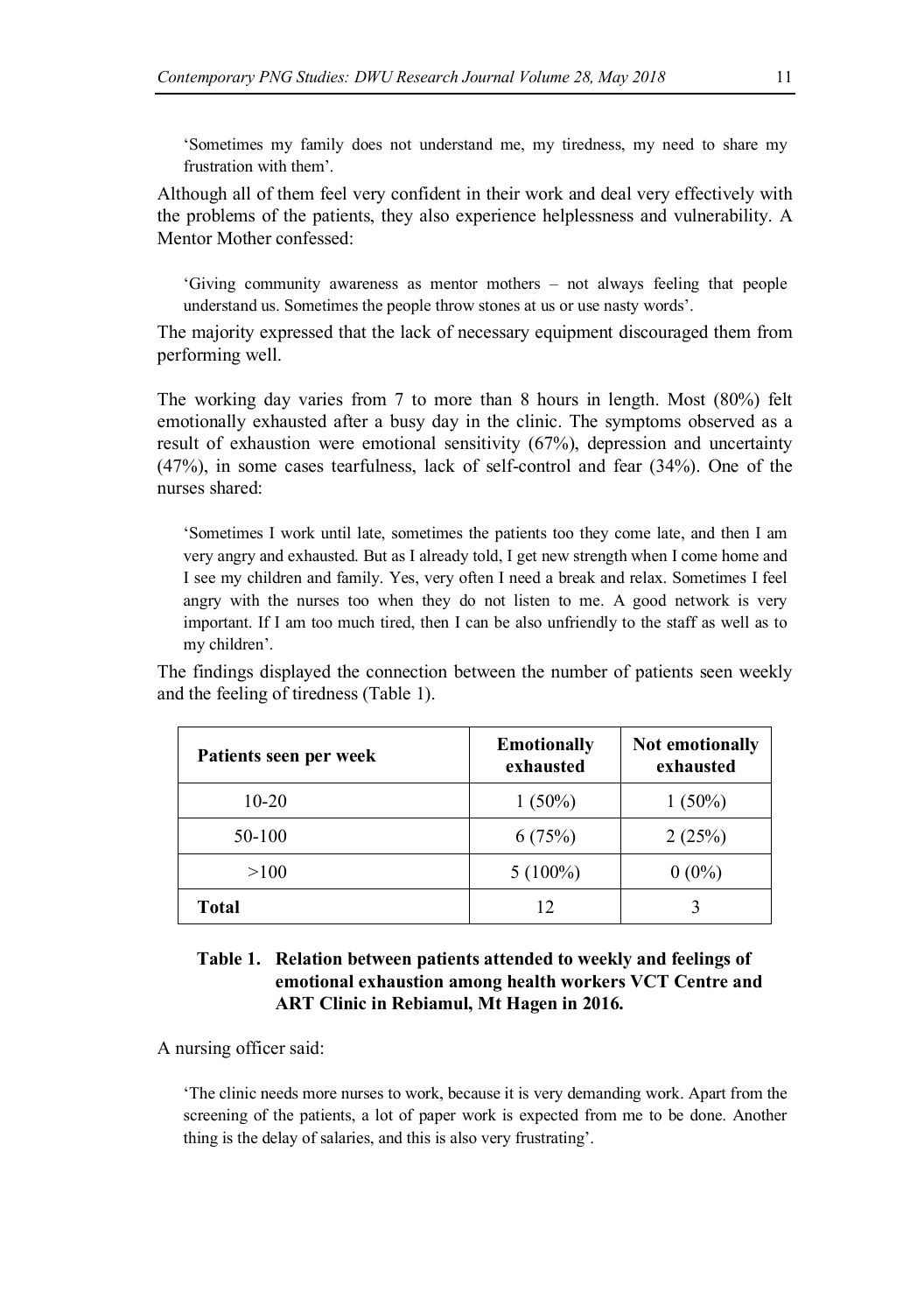## *External non work-related pressures influencing work performance*

Family problems, like having to care for family members in time of sickness and tribal fighting affecting the extended family, were recognized as important, non work-related pressure affecting performance (60%). Stigma and discrimination regarding the patients were also recognized as partially affecting staff dedication (53%). Roadblocks, society and community problems, *haus krai* (funerals), bride price, marriage and personal problems were also mentioned.



# **Figure 4. Staff agreement with the statement: HIV in own family can diminish personal commitment.**

It can be seen in Figure 4 that about a quarter of the staff agreed that the presence of HIV in their own families diminished their personal commitment. However, more than half disagreed with the statement which may lead to the conclusion that dealing with HIV at home has prompted this group to make an extra level of commitment.

#### *The role of the organization*

The role of the organization in managing staff wellbeing and dedication to duty consists in providing a clear work description is a point which was valued by all. All but one staff members valued being called by name by the manager. They also agreed that criticism in public, and ambiguous comments increased tiredness and stress (Fig. 5).

In the same way, lack of appreciation and recognition decreases performance (73%).

All of the participants agreed that good leadership plays a very important role in the performance of the workers. Similarly, satisfactory cooperation with the manager is one of the major factors in enhancing quality of the work performance. Correspondingly, proper planning and scheduling of the outreach programs and other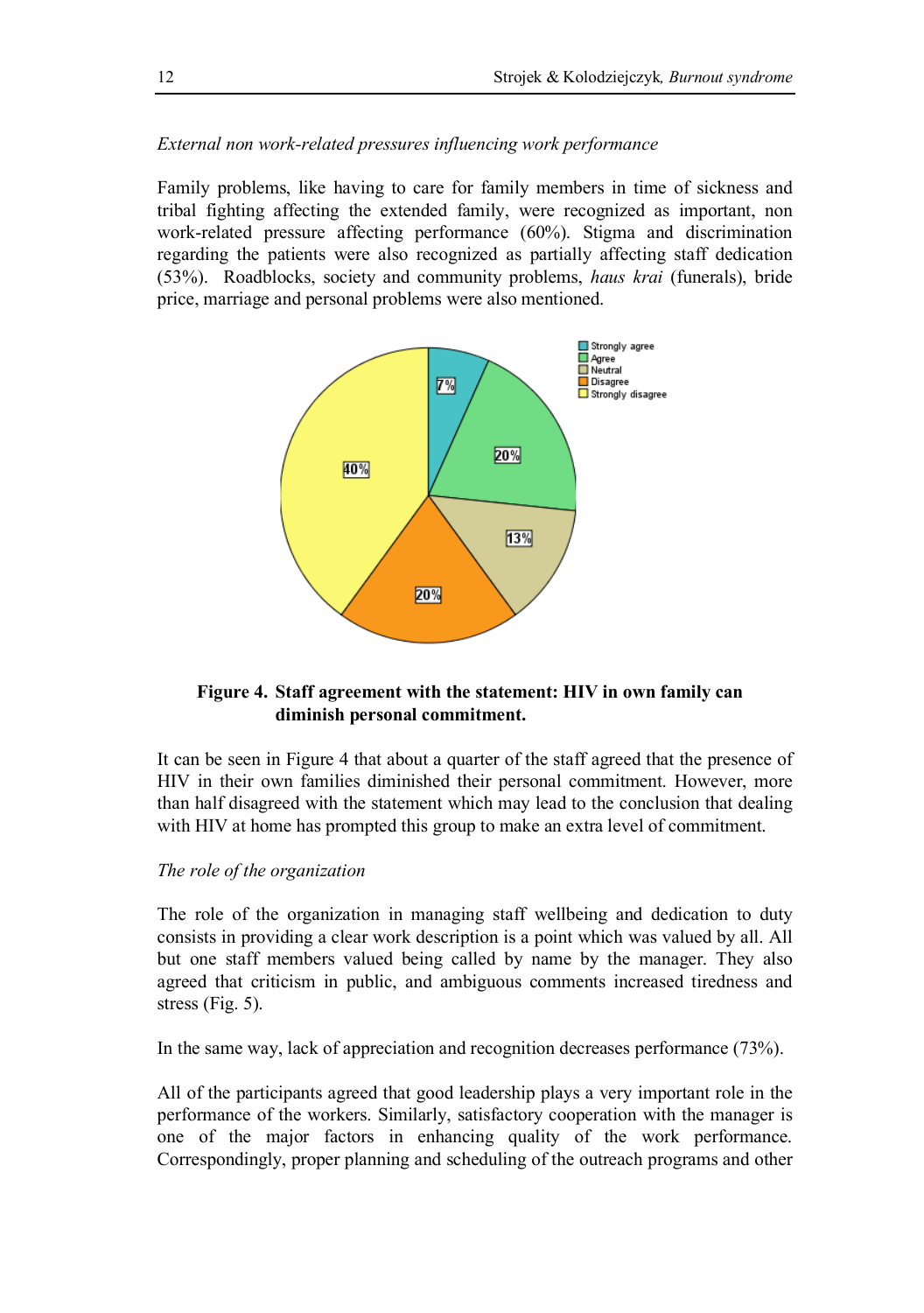activities make the work easier. However, most (80%) of them expressed that the variety of the programs and activities that take place in the clinic can distract their focus from the patients' needs.



## **Figure 5. Staff agreement with the statement: Criticism, scolding in public, ambiguous comments, increases the tiredness and stress.**

It seems that high expectations coming from the organization do not influence exhaustion.

Highly appreciated by all were the actions the organization takes regularly in order to increase the job performance, such as going on training courses, updating information, all sorts of in-services, evaluations, supervisory visits, sharing of experiences and frequent staff meetings.

Recreational events and outings helped in maintaining a good atmosphere in the work place, as well as spiritual activities like common prayer, retreats, faith sharing – all these positively affected the work performance. Staff also pointed out that a clean and pleasant environment in the clinic makes them dynamic and more energetic. Short breaks with a cup of tea or coffee, a chat with a colleague, helps them in recovering strength and vigour.

While asking about the attitude towards the job, all of them expressed that they like their job, they feel very compassionate and comfortable listening and talking to the patients, and that it is their choice to work with HIV patients. One said:

'Working with HIV patients I consider very important. The patients trust me, they show a big respect toward me, and very often I try to put myself in this situation, to feel their pain and struggle. I have had many trainings, I feel competent and ready to do this job. Not always I feel strong enough to face the problems of the patients'.

The atmosphere in the work place was described as welcoming, compassionate and sociable.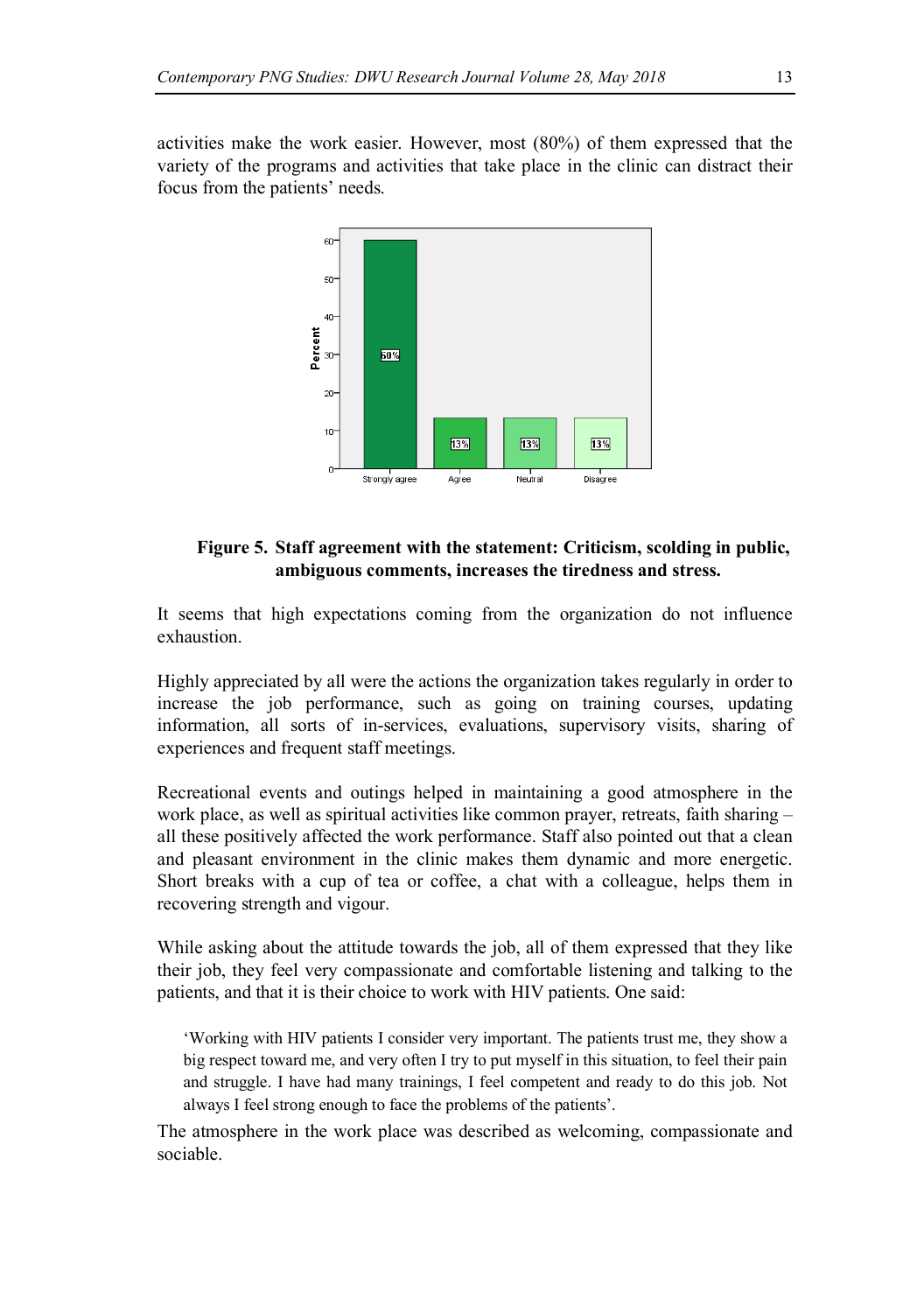| <b>Training received</b>                            | Participants | Percentage |
|-----------------------------------------------------|--------------|------------|
| STI (Sexual Transmitted Illnesses)                  | 10           | 67%        |
| VCT (Voluntary Counselling and Testing)             | 9            | 60%        |
| PPTCT (Prevention of Parents to Child Transmission) | 9            | 60%        |
| Couple Counselling                                  | 9            | 60%        |
| PICT (Preventive Initiated Counselling and Testing) | 8            | 54%        |
| Child Protection                                    | 6            | 40%        |
| MM (Mentor Mothers)                                 | 6            | 40%        |
| Database                                            | 5            | 34%        |
| <b>Quality Assurance</b>                            | 3            | 20%        |
| DBS (Dry Blood Spot)                                | 3            | 20%        |

## **Table 2. Training provided for health workers and caregivers.**

Another important support that the organization provides for the health workers is training courses (Table 2). VCT, PICT, STI, PPTCT, Couple Counselling, DBS, MM were the most appreciated services valued by the participants. The variety of training offered to the staff assured the holistic and multidimensional approach to the people infected and affected with HIV virus.

## **Discussion**

The findings of this study complement the results of studies done by Gueritault-Chalvin et al., (2000), Raviola et al. (2002), Hall (2004), Ramanathan, et al., (2010), Hallum-Montes et al. (2013), Makhado and Davhana-Maselesele (2016), and Qiao et al. (2016) on occupational burnout among AIDS care providers. All studies agree that working with HIV/AIDS patients is challenging.

Reflecting on the participants' perception on specificity of working with people with HIV, this study has identified particular factors that affect the caregivers' wellbeing. The specifics of working with the incurable patients, feeling helpless, dealing with the deaths of patients and the confidentiality required concerning a patient's HIV/AIDS status are the main sources of stress that contribute to professional burnout.

According to Raviola et al. (2002), Aisien and Shobowale (2005), and Sadoh et al. (2006), a fear of being infected is one of the main causes of burnout. This study concurred that the lack of essential resources, such as gloves and protective clothes, compromises patients' care and destructively affects staff performance.

Among non-work related factors contributing to the burnout syndrome, personal security is the one of the burning issues (Raviola et al., 2002; Huey, 2007; Worth et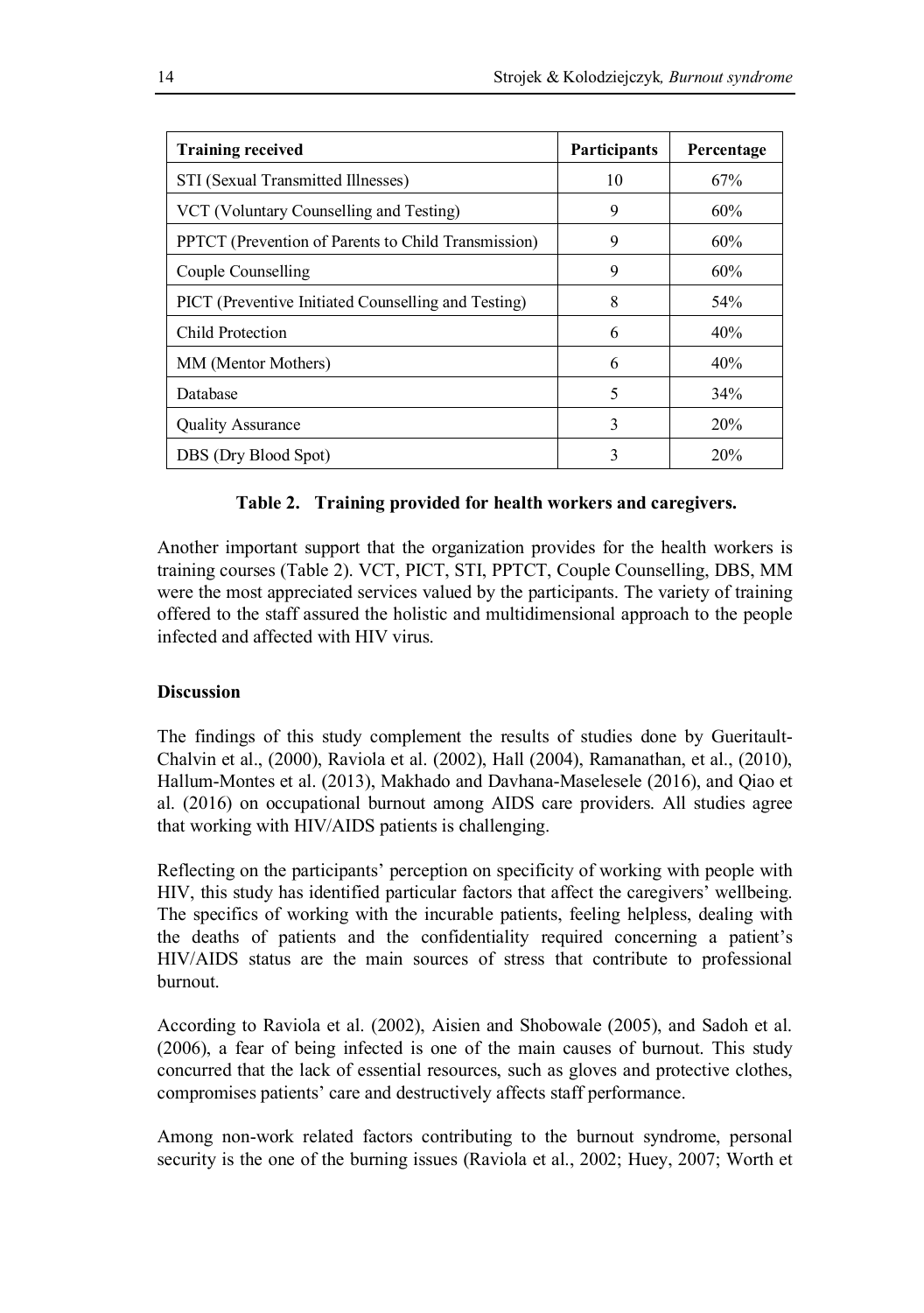al., 2012). In PNG, nurses are exposed to dangerous situations on their way to work, such as tribal fighting and roadblocks, and violence is not uncommon even in the workplace. The, community and family problems, sickness in the family – all these diminish their commitment and increases frustration and contribute to caregiver burnout.

Interestingly although the participants admitted to frequent emotional and physical exhaustion after work, only one expressed a desire to change their workplace leading to the conclusion that participants were satisfied with their job. A similar relationship between work burnout and job was reported by Perry et.al. (2014). While reporting high burnout experienced among health care providers in four African countries the researchers noted their positive attitude towards work, with the majority considering their job as personally fulfilling. Regardless of age and the years of work experience, the majority of respondents consciously chose to work with HIV patients. In spite of working in struggling health systems where workloads are high and resources are minimal, the respondents consider their profession as a special vocation. This could be considered a reason why caregivers participating in this study in spite of the constant delay in salaries and quite low remuneration did not lose the commitment to help the patients, to visit some of them after working hours, to advocate for them. Further, the job satisfaction declared by majority of respondents was linked with a good teamwork, friendly atmosphere among the staff, satisfactory support from the management side, as well as the ability to receive mutual support in the difficult care of HIV patients.

The role of the organization is crucial in supporting staff in their work. Management has a duty to identify those factors that contribute to the job burnout and undertake possible measure to prevent the burnout in employees by offering assistance and solutions. Some studies have shown (Benneth & Kelaher, 1994; Ginossar, et al., 2014; Hall, 2004) that particular management strategies such as providing a proper work description, trainings, good team work and communication, support from supervisor, recreation programs, all sort of in-services, flexible work schedule, evaluations, sharing the experiences, etc., have successfully improved job performance and have diminished emotional exhaustion. The participants in this study highly valued the formative and restorative activities that were offered to the staff over the last years to support them and as a mean of burnout reduction.

For HIV staff, a necessary step in managing overtiredness and exhaustion is to admit and recognize the stressful nature of HIV/AIDS work as well as acceptance of the limitations of one's human nature. Each of them has to develop a coping strategy (Subramanian & Vinoth, 2012) as a way to overcome daily frustration. The research shows that caregivers and health workers are fully aware of their reactions and feelings, and are mindful what steps and actions can be taken to ease their stress. A human approach such as a cup of coffee with another colleague, friendly talk, a short break, a smile and entertaining jokes, socializing, good relations with the loved ones back at home are the most powerful practical remedies in lessening burnout.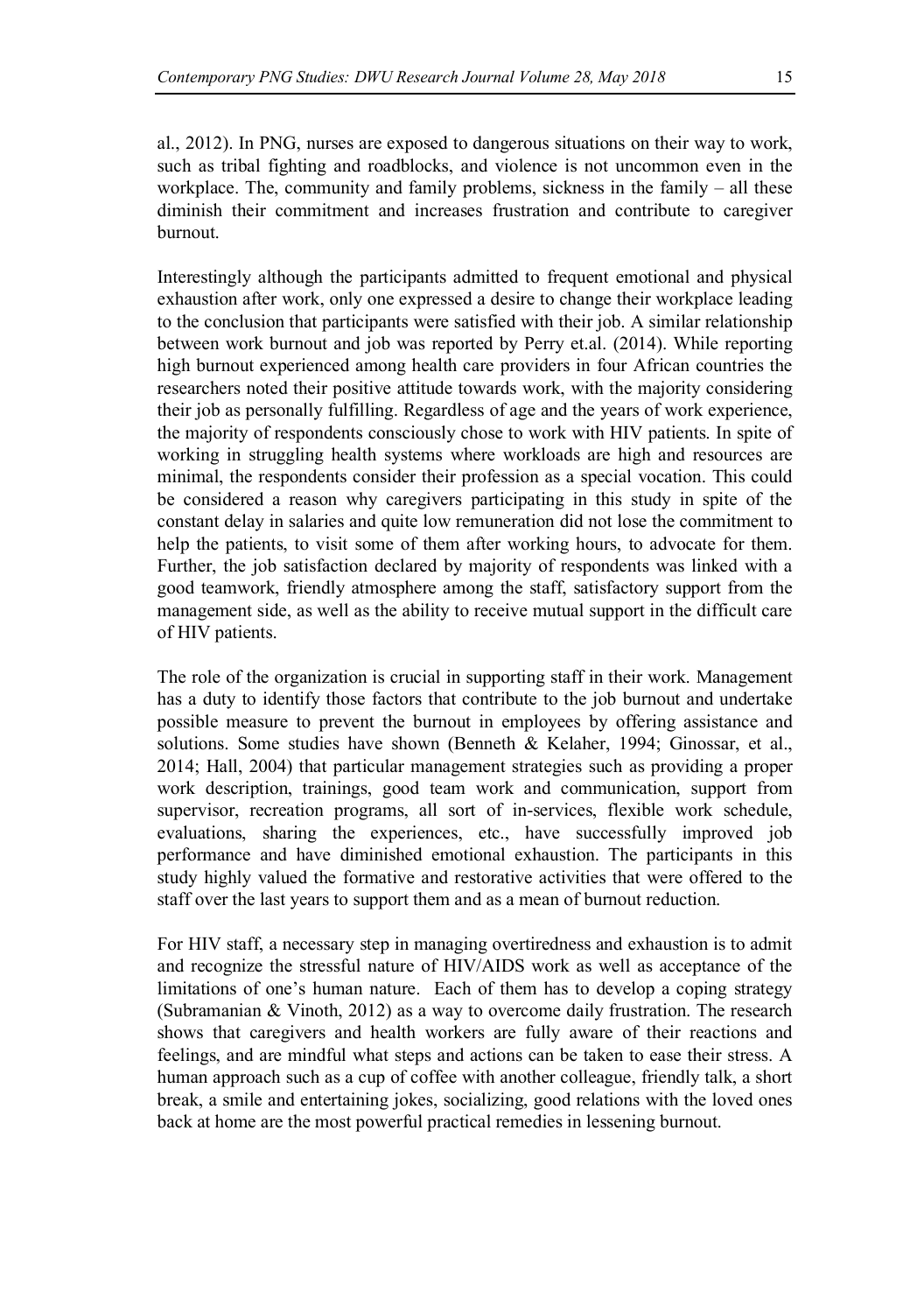Several researchers rank prayer and religion high among the best stress preventions and remedies (Giaquinto & Spiridigliozzi, 2007; Hartwick & Kang, 2013). According to UNAIDS (2007), people who are more religious and spiritual are better able to cope with stress and pressures coming from the work environment. This study confirmed that a good and trustful atmosphere in the work place supported by some spiritual activities such common prayer, faith sharing, retreats, help in overcoming the not always evitable daily frustrations. Taking into consideration that health workers and caregivers represent different denominations, the diversities of spirituality they share evidently enriches and strengthens them and consequently helps to reduce caregiver burnout.

#### **Study limitations**

This study was limited to a small group of participants. Although the setting of the study is one of the busiest in PNG and data collected give ample information regarding burnout syndrome and its impact on job performance, the findings and conclusions of the study are arguably related to this particular location and may not be generalizable to other HIV/AIDS-care provision settings in the country.

Another limitation is related to the burnout concept and difficulties of defining it in pidgin language. The misinterpretation of the concept in the translation process as well as lack of vocabulary in pidgin could have influenced the research results (van Nes, Abma, Johsson & Deeg; 2010; Squires, 2009).

#### **Conclusions**

Burnout is a complex process, in which anxiety and daily stresses affect mental and physical health of the caregivers. As a crucial issue in HIV care and support, burnout is still considered as an unknown phenomenon and is usually ignored by the organizational management as well as by the caregivers themselves. There is relatively little known about what actions can be taken to prevent or diminish it.

The purpose of this research was to explore the connection between stress and challenges forthcoming from the services provided by the Rebiamul health workers and caregivers, and how those factors affect the performance and wellbeing of the staff. The study pointed out several issues that affect their life as well as the job performance. Looking into the daily situation, it has to be admitted, that the HIV virus will still touch many lives. That means the health personnel have to be continuously trained and motivated through various strategies to be ready to dedicate themselves in taking care of the sick. Secondly, to avoid overtiredness and exhaustion, enough staff should be employed to respond effectively to the patient's needs.

Lastly, it is highly recommended that similar research exploring burnout issues across PNG as a whole be conducted. It is expected that the deeper understanding of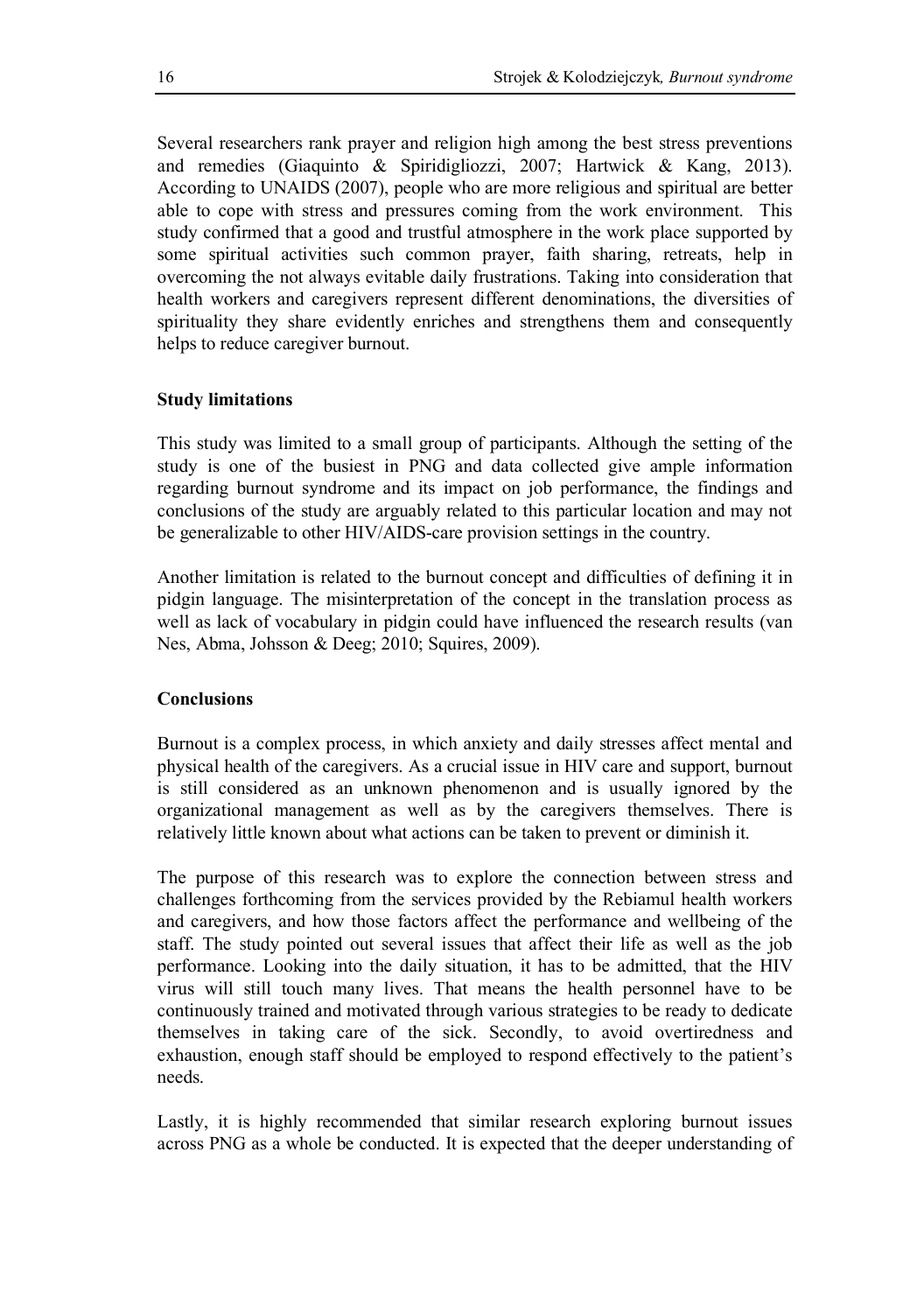work-related issues among HIV health workers will help improve the wellbeing of the staff involved, as well as their delivery of health services to the public.

#### **References**

- AIDS Projects Management Group. (2010). *Review on alcohol, high risk sex and HIV in Papua New Guinea.* Retrieved April 18, 2018 from: http://apmglobalhealth.com/sites/apmglobalhealth.com/files/projects/docs/png -alcohol-sex-and-hiv-report.pdf
- Aisien, A. O. & Shobowale, M. O. (2005). Health care workers' knowledge on HIV and AIDS: Universal precautions and attitude towards PLWHA in Benin-City, Nigeria. *Nigerian Journal of Clinical Practice, 8(*2), 74-82.
- Anvari, M. R. A., Kalali, N. S., & Gholipour, A. (2011). How does personality affect on job burnout? *International Journal of Trade, Economics and Finance, 2*(2), 115-119. Retrieved from www.ijtef.org/papers/88-F00068.pdf
- Ashford, L. S. (2006). *How HIV and AIDS affect populations.* Retrieved from www.prb.org/pdf06/howhivaidsaffectspopulations.pdf
- Baker, M. (2013). AIDS epidemic in PNG contained*. Sydney Morning Herald*, 20 June 2013. Retrieved from http://www.smh.com.au/national/aids-epidemic-inpng-contained-20130629-2p48a.html
- Benneth, L., & Kelaher, M. (1994). Longitudinal predictors of burnout in HIV/AIDS health professionals. *Australian Journal of Public Health, 18*(3), 334-336.
- Borritz, M. (2006). *Burnout in human service work: Causes and consequences.*  Unpublished PhD Thesis, National Institute of Occupational Health, Denmark. Retrieved from www.arbejdsmiljoforskning.dk/upload/mb-phd.pdf
- Carver, C. S., Scheier, M.F., & Weintraub, J.K. (1989). Assessing coping strategies: A theoretically based approach. *Journal of Personality and Social Psychology, 56*(2), 267-283. Retrieved from: www.psy.miami.edu/faculty/ccarver/documents/p89COPE.pdf
- CBC (2005). *HIV-AIDS policy manual.* Port Moresby, PNG: Catholic Bishops' Conference of Papua New Guinea and Solomon Islands.
- CBC (2015*). Policy and manual of Catholic Church health services.* Port Moresby, PNG: Catholic Bishops' Conference of Papua New Guinea and Solomon Islands.
- Centre for Disease Control and Prevention. (2007). *Guideline for isolation precautions: Preventing transmission of infectious agents in healthcare setting*. Retrieved from: https://www.cdc.gov/infectioncontrol/guidelines/isolation/index.html
- Chauhan, D. (2009). Effect of job involvement on burnout. *Indian Journal of Industrial Relations, 44*(3), 441-453.
- De Silva, P.V., Hewage, C. G., & Fonseka, P. (2009). Burnout: An emerging occupational health problem. *Galle Medicine Journal, 14*(1), 52-55.
- Freudenberger, H.J. (1974). Staff burn-out. *Journal of Social Issues, 30*, 159 -207.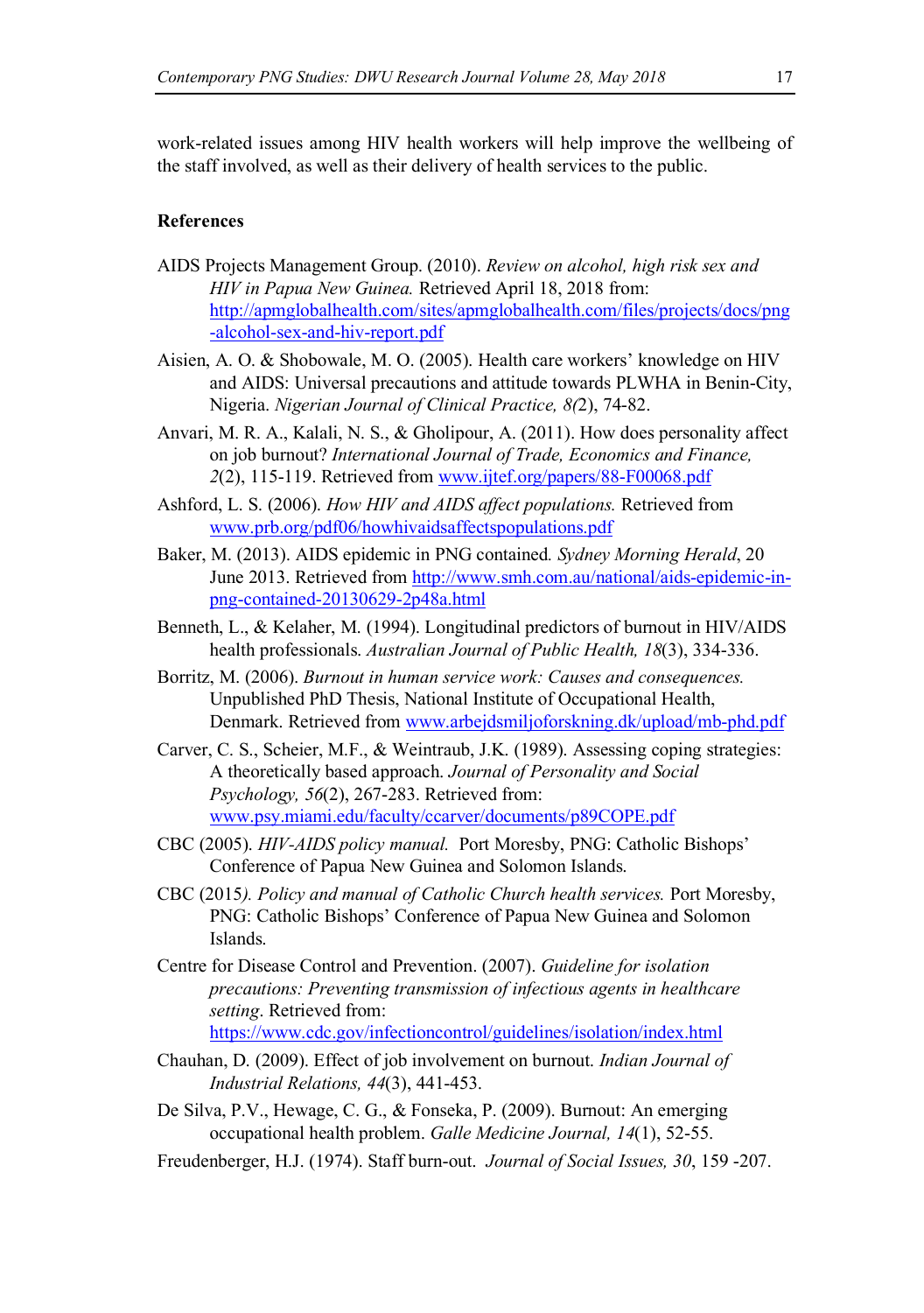- Giaquinto, S., & Spiridigliozzi, C. (2007). Possible influence of spiritual and religious beliefs on hypertension. *Clinical and Experimental Hypertension, 29,* 457-464. DOI: 10.1080/10641960701615683
- Ginossar, T., Oetzel, J., Hill, R., Avila, M., Archiopoli, A., & Wilcox, B. (2014). HIV health-care providers' burnout: Can organizational culture make a difference? *AIDS Care, 26*(12), 1605-1608. http://dx.doi.org/10.1080/09540121.2014.936819
- Golembiewski, R.T., Bower, D., & Kim, B.S. (1994). Family features, performance at work, and phases of burnout. *Journal of Health and Human Services Administration, 17*(1), 11-31.
- Gueritault-Chalvin,V., Kalichman, S.C., Demi, A., & Peterson, J.L. (2000). Workrelated stress and occupational burnout in AIDS caregivers: Test of a coping model with nurses providing AIDS care. *AIDS Care, 12*(2), 149–161.
- Hall, E.J. (2004). *The challenges HIV/AIDS poses to nurses in their work environment. Employment and economic policy research.* Pretoria: Human Sciences Research Council*.* Retrieved from https://www.nelsonmandela.org/omalley/cis/omalley/OMalleyWeb/dat/AIDS %20Nurses
- Hallum-Montes, R., Morgan, S., Rovito, H.M., Wrisby, C., & Anastario, M.P. (2013). Linking peers, patients, and providers: A qualitative study of a peer integration program for hard-to-reach patients living with HIV/AIDS. *AIDS Care, 25*(8), 968-972. DOI: http://dx.doi.org/10.1080/09540121.2012.748869.
- Hartwick, J.M., & Kang, S.J. (2013). Spiritual practices as a means of coping with and ameliorating stress to reduce teacher attrition. *Journal of Research on Christian Education, 22,* 165 - 188. DOI: 10.1080/10656219.2013.808979
- Howard, K.D. (2015). *Occupational burnout and the causes, predisposing factors, consequences, and prevention strategies.* Retrieved from: spark.parkland.edu/cgi/viewcontent.cgi?article=1145&context=ah
- Huey, S.T. (2007*). Occupational stress, social problem solving, and burnout among mental health professionals in HIV/AIDS care.* Unpublished PhD thesis. Drexel University. Retrieved from https://idea.library.drexel.edu/islandora/object/idea%3A1792
- Igo, R. (n.d). *Listening with love. Pastoral counselling. A Christian response to people living with HIV/AIDS*. Retrieved June 25, 2016, from https://www.oikoumene.org/en/folder/documents-pdf/listeningwithlove-e.pdf
- Jimenez, B.M., Carvajal, R.R., Furlong, L.V., Ma, E.GH., & Benadero, E.M. (2006). Burnout process and HIV/AIDS: Main implications for health care workers. *Revista Colombiana de Psicología*,*15*, 67-80.
- Kelly, A. (2009). The body of Christ has AIDS: The Catholic Church responding faithfully to HIV and AIDS in Papua New Guinea*. Journal of Religion and Health, 48*(1), 16-28.
- Kelly, A., Mathers, B., Kawage, T., & Vallely, A. (2012). *Emerging HIV risk in Papua New Guinea.* Papua New Guinea Institute of Medical Research. Retrieved from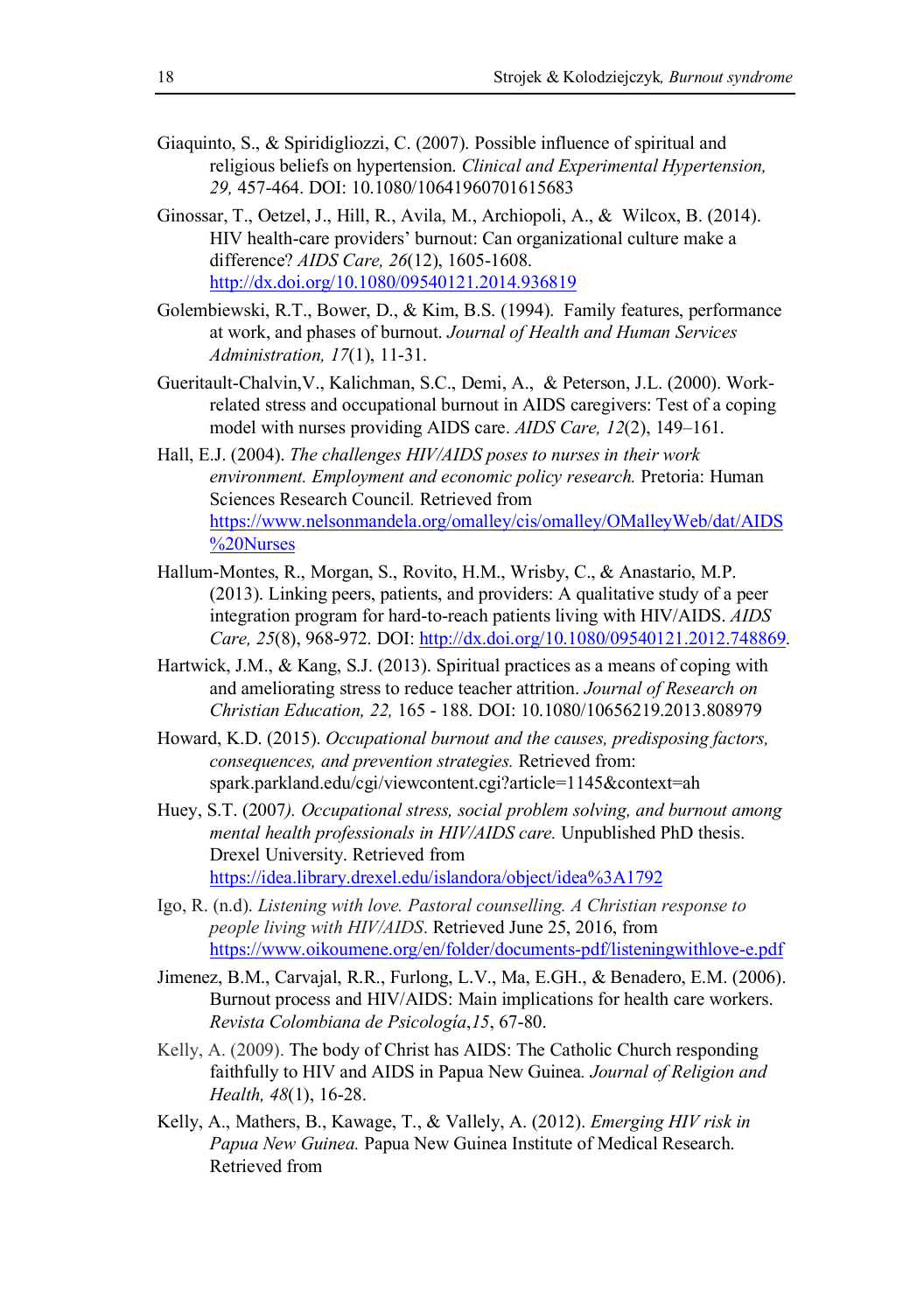http://www.pngimr.org.pg/research%20publications/Kelly%20et%20al%2020 12%20%20Emerging%20HIV%20Risk%20in%20PNG.pdf

- King, E., & Lupiwa, T. (2009). *A systematic literature review of HIV and AIDS research in Papua New Guinea 2007-2008.* Retrieved April 18, 2018 from https://pharmacy.utah.edu/ICBG/pdf/WebResources/HIVandNationalAidsCou ncilpublications/Systematic\_PNG\_Literature\_Review\_of\_HIV\_and\_AIDS.pd f
- Lewis, I., Marua, B., & Walker, S. (2008). Violence against women in Papua New Guinea. J*ournal of Family Studies, 14,* 183-197. Retrieved from https://archive.org/stream/Lewis\_201305/Lewis\_djvu.txt
- Makhado, L., & Davhana-Maselesele, M. (2016). Knowledge and psychological wellbeing of nurses caring for people living with HIV/AIDS (PLWH). *Health SA Gesondheid, 21,* 1-10. DOI: http://dx.doi.org/10.1016/j.hsag.2015.10.003
- Marchal, B., De Brouwere, V., & Kegels, G. (2005). Viewpoint: HIV/AIDS and the health workforce crisis. What are the next steps? *Tropical Medicine and International Health*, *10*(4), 300–304.
- Maslach, C. (1993). Burnout: A multidimensional perspective. Published in W.B. Schaufeli, C. Maslach & T. Marek (Eds.), *Professional burnout: Recent developments in theory and research* (pp. 1-13). Washington, DC: Taylor & Francis.
- Maslach, C., & Jackson, S.I. (1981). The measurement of experienced burnout. *Journal of Occupational Behaviour, 2*, 99-113.
- Maslach, C., Leiter, M. P., & Schaufeli, W. (2008). *Measuring burnout.* Retrieved from www.wilmarschaufeli.nl/publications/Schaufeli/298.pdf
- Maslach, C., Schaufeli, W. B., & Leiter, M. P. (2001). Job burnout. *Annual Review of Psychology, 52,* 397–422.
- McNamara, K. (1986). The Catholic in the health professions. *The Furrow, 37*(7), 415-426.
- NACPNG (2010). *Papua New Guinea: National HIV and AIDS strategy 2011-2015.*  Port Moresby: National AIDS Council of Papua New Guinea
- NDoH (2016). *Sector Performance Annual Review for 2016.* Port Moresby: National Department of Health.
- NSO (2014). *National Population and Housing Census. Final Figures*. Port Moresby: National Statistical Office
- Nyaga, R.K., Kimani, D.N., Mwabu, G., & Kimenyi, M.S. (2004). *HIV/AIDS in Kenya: A review of research and policy issues.* Nairobi, Kenya, Kenya Institute for Public Policy and Research and Analysis. Retrieved from pdf.usaid.gov/pdf\_docs/Pnads077.pdf
- Ogden, J., & Nyblade, L. (2005). *Common at its core: HIV-related stigma across contexts*. International Center for Research on Women (ICRW*).* Retrieved from *www.icrw.org/publications/common-its-core-hiv-related-stigma-acrosscontexts*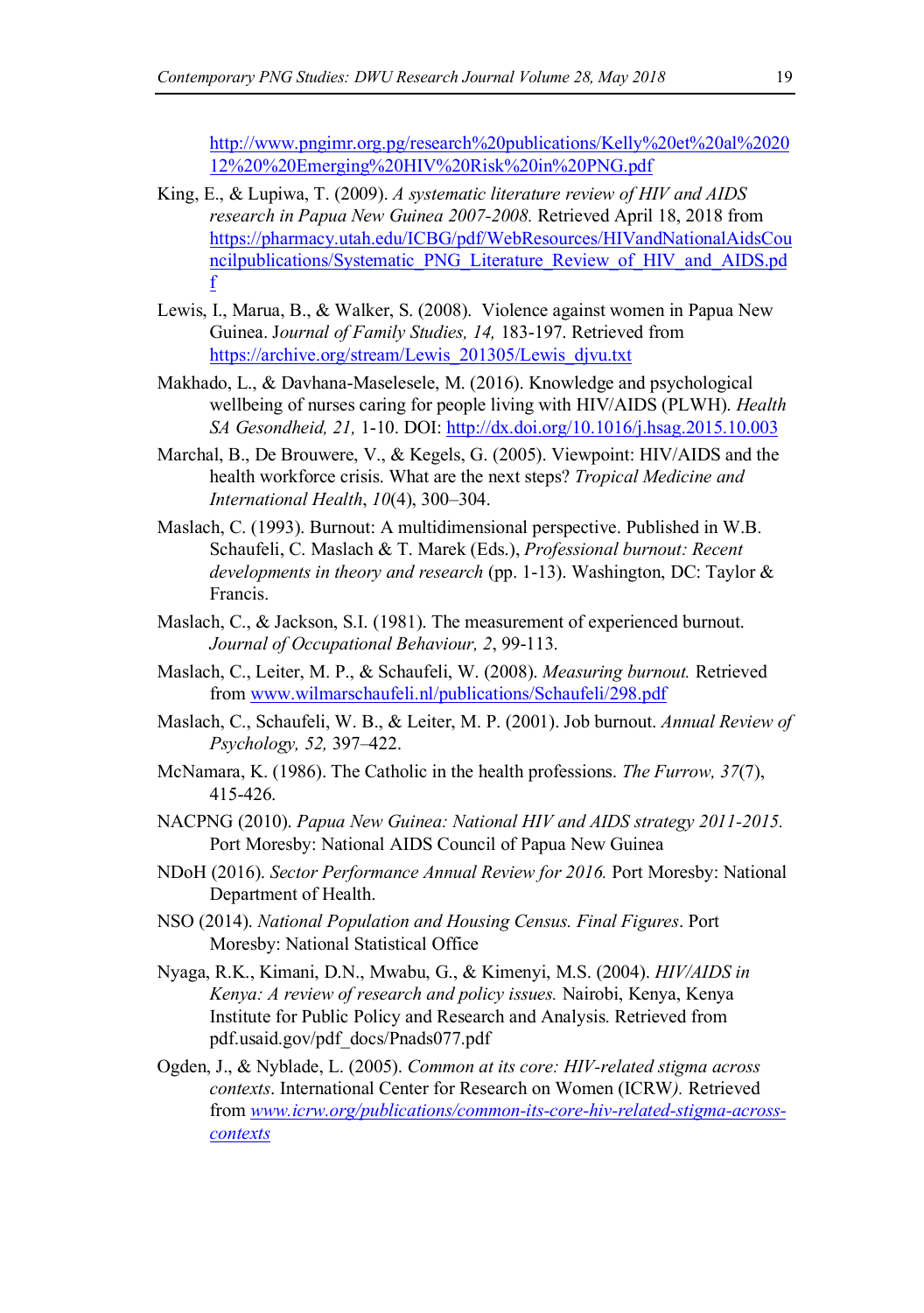- Perry, L., Rech, D., Mavhu, W., Frade, S., Machaku, M.D., …, Bertrand, J.T. (2014). Work experience, job fulfillment and burnout among VMMC providers in Kenya, South Africa, Tanzania and Zimbabwe. *PLOS ONE, 9*(5), 1-10. DOI:10.1371/journal.pone.0084215
- Pines, A.M. (2002). The changing psychological contract at work and employee burnout. *Journal of Health and Human Services Administration, 25*(1), 11-32.
- Qiao, Z., Chen, L., Chen, M., Guan, X., Wang, X., …, Zhai, X. (2016). Prevalence and factors associated with occupational burnout among HIV/AIDS healthcare workers in China: A cross-sectional study. *BMC Public Health, 16,*  1-7. DOI 10.1186/s12889-016-2890-7
- Ramanathan, M., Kumar, M.S., Avijit, A., & Aarthy, R. (2010). Ethics in human resource management: Potential for burnout among healthcare workers in ART and community care centres. *Indian Journal of Medical Ethics, 7*(3), 146-151.
- Raviola, G., Machoki, M., Mwaikambo, E., & Delvecchio Good, M.J. (2002). HIV, disease plague, demoralization and 'burnaout': Resident experience of the medical profession in Nairobi, Kenya. *Culture, Medicine and Psychiatry, 26,*  55-86.
- Sadoh, A.E., Fawole, A.O., Sadoh, W.E., Oladimeji, A.O., & Sotiloye, O.S. (2006). Attitude of health-care workers to HIV/AIDS. *African Journal of Reproductive Health, 10*(1), 39-46.
- Skinner, D., & Mfecane, S. (2004). Stigma, discrimination and the implications for people living with HIV/AIDS in South Africa. *Journal of Social Aspects of HIV/AIDS, 1*(3), 157-164. Retrieved from http://dx.doi.org/10.1080/17290376.2004.9724838
- Singh, C.Z,. & Banerjee, L.C.A. (2004). HIV/AIDS: Social and ethical issues. *MJAFI*, *60*, 107-108. Retrieved from *medind.nic.in/maa/t04/i2/maat04i2p107.pdf*
- Smith, M., Segal, J., & Segal, R. (2014). *Preventing burnout*. Retrieved from http://www.helpguide.org/mental/burnout\_signs\_symptoms.htm
- Squires, A. (2009). Methodological challenges in cross-language qualitative research: A research review. *International Journal of Nursing Studies, 46*(2), 277-287. DOI: 10.1016/j.ijnurstu.2008.08.006
- Steinitz, L.Y. (2005). *To love my neighbour. A pastoral care handbook for Papua New Guinea.* Goroka: National Catholic Family Life Apostolate for Papua New Guinea & Solomon Islands.
- Subramanian, S. & Vinoth, K.M. (2012). Burn-out and coping strategies among nurses treating HIV/AIDS, cancer and general patients. *Journal of Organisation & Human Behaviour, 1*(3), 54-61.
- Tawfik, L., & Kinoti, S.N. (2006). *The impact of HIV/AIDS on the health workforce in developing countries.* Geneva: World Health Organization. Retrieved from www.who.int/hrh/documents/Impact\_of\_HIV.pdf